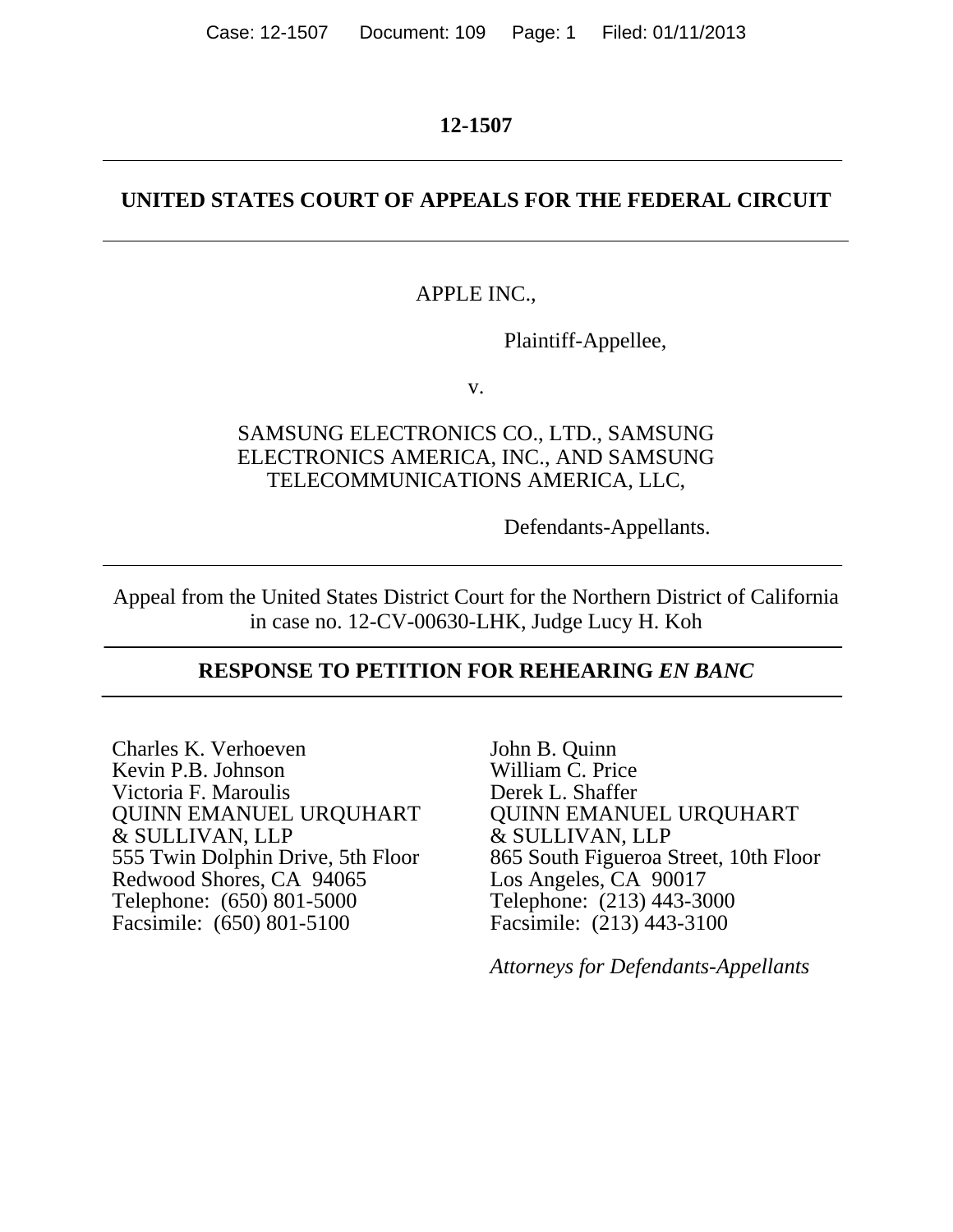## **CERTIFICATE OF INTEREST**

Counsel for Defendants-Appellants certifies the following:

# **1. The full name of every party or amicus represented by me is:**

 Samsung Electronics Co., Ltd.; Samsung Electronics America, Inc.; Samsung Telecommunications America, LLC.

# **2. The name of the real party in interest (if the party named in the caption is not the real party in interest) represented by me is:**

 $N/A$ 

# **3. All parent corporations and any publicly-held companies that own 10 percent or more of the stock of the party or amicus curiae represented by me are:**

 Samsung Electronics America, Inc. ("SEA") is a wholly-owned subsidiary of Samsung Electronics Co., Ltd. ("SEC"), a publicly-held corporation organized under the laws of the Republic of Korea. SEC is not owned by any parent corporation and no other publicly-held corporation owns 10% or more of its stock. No other publicly held corporation owns 10% or more of SEA's stock. Samsung Telecommunications America, LLC ("STA") is a wholly-owned subsidiary of SEA. No other publicly-held corporation owns 10% or more of STA's stock.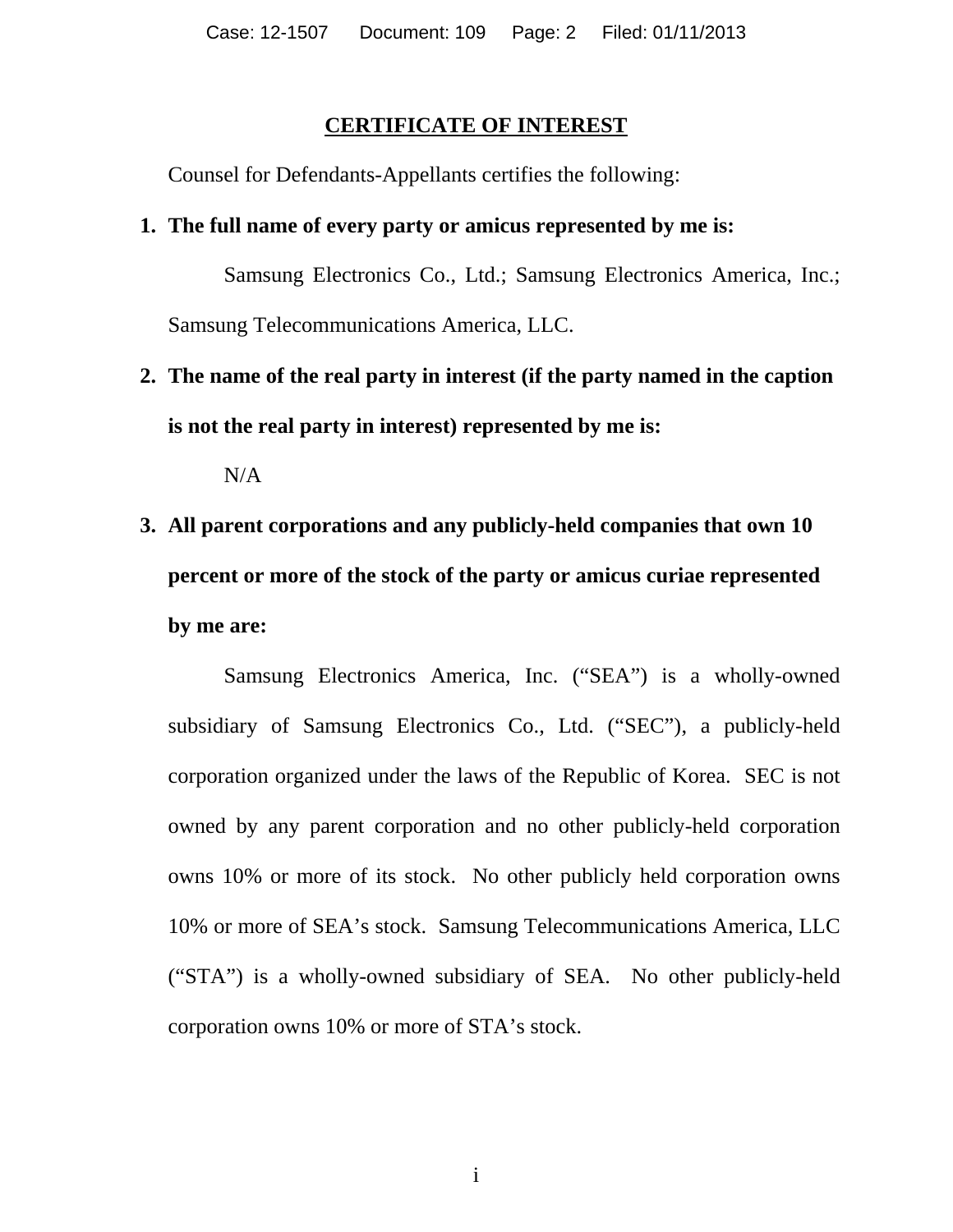# **4. The names of all law firms and the partners or associates that appeared for the party or amicus now represented by me in the trial court or are expected to appear in this court are:**

Quinn Emanuel Urquhart & Sullivan, LLP: John B. Quinn, Charles K. Verhoeven, William C. Price, Kevin P.B. Johnson, Victoria F. Maroulis, Scott L. Watson, Kevin A. Smith, David Elsberg, Anastasia Fernands, Derek L. Shaffer, Eric J. Emanuel, Todd M. Briggs, Michael L. Fazio, Richard Erwine, Amar L. Thakur, Scott A. Florance, Matthew S. Warren, Amy H. Candido, Sean Pak, Peter Klivans, Jordan R. Jaffe, Jacob K. Danziger, James D. Judah, John McKee, Lance Yang, Valerie A. Lozano and Rebecca A. Bers.

Steptoe & Johnson LLP: John M. Caracappa, Michael R. Heimbold and Huan-Yi Lin.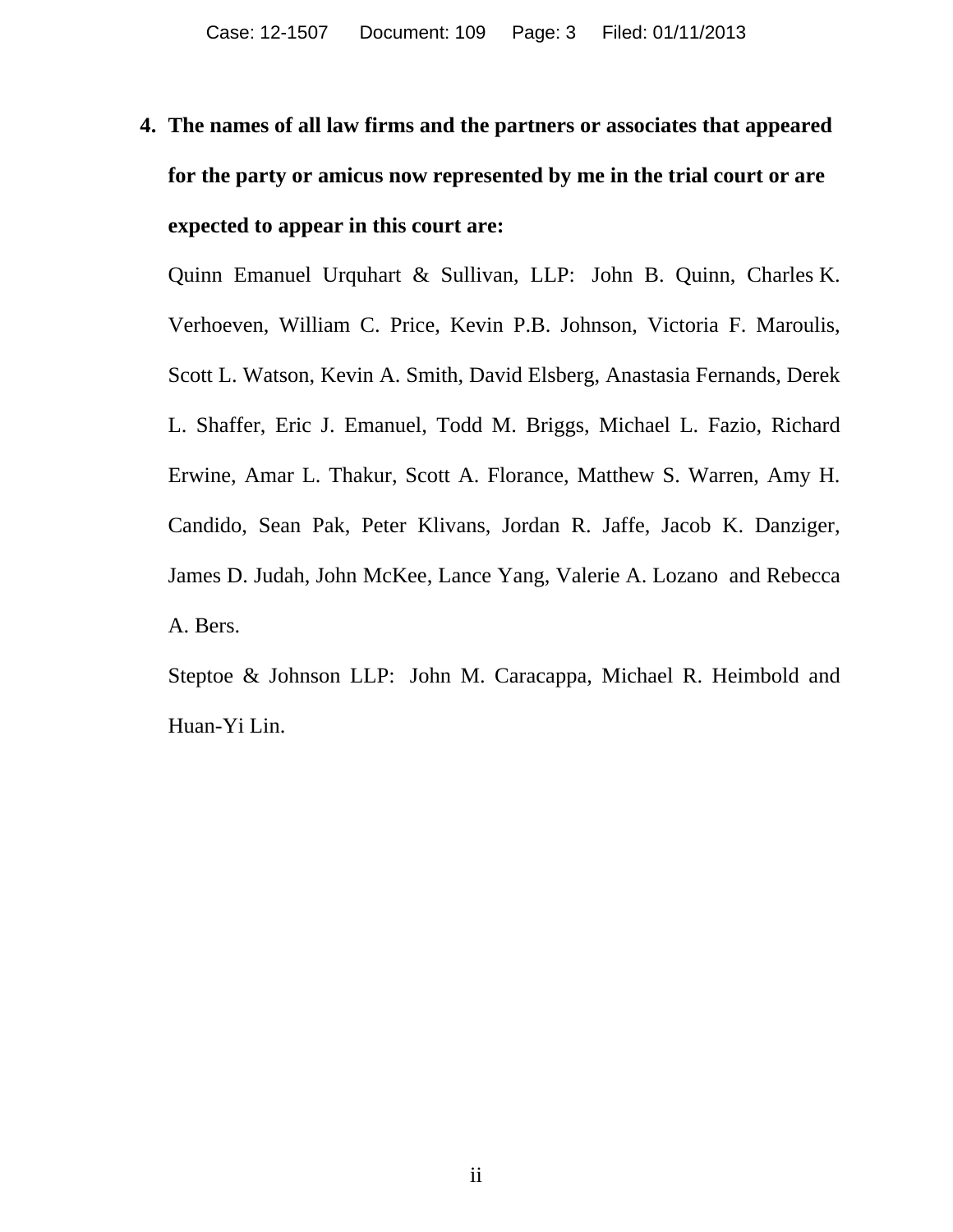Dated: January 11, 2013 Respectfully submitted,

/s/ John B. Quinn

 John B. Quinn William C. Price Derek L. Shaffer QUINN EMANUEL URQUHART & SULLIVAN, LLP 865 South Figueroa Street, 10th Floor Los Angeles, CA 90017 Telephone: (213) 443-3000 Facsimile: (213) 443-3100

Charles K. Verhoeven Kevin P.B. Johnson Victoria F. Maroulis QUINN EMANUEL URQUHART & SULLIVAN, LLP 555 Twin Dolphin Drive, 5th Floor Redwood Shores, CA 94065 Telephone: (650) 801-5000 Facsimile: (650) 801-5100

 *Attorneys for Defendants-Appellants*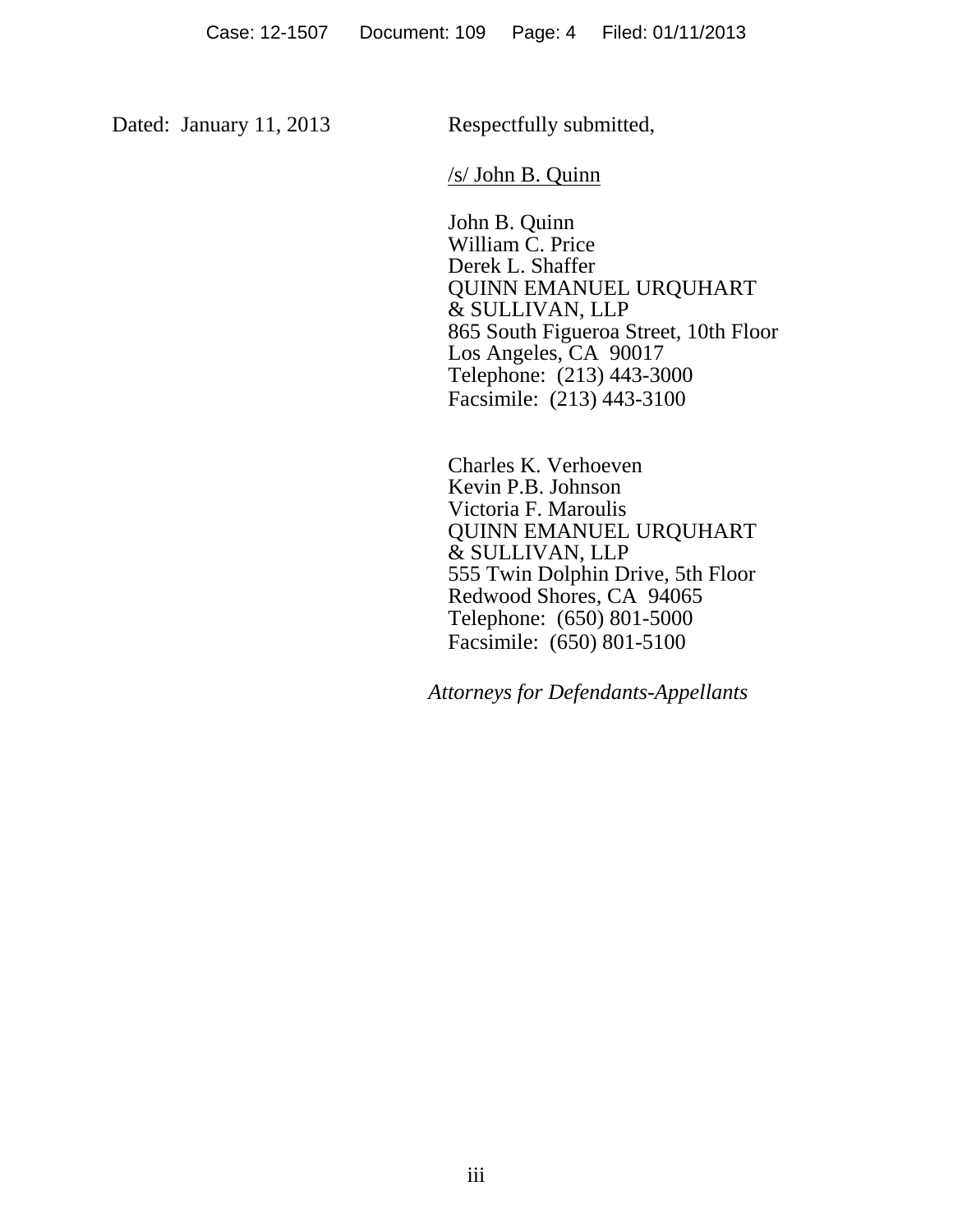# **TABLE OF CONTENTS**

# **Page**

| $\mathbf{I}$ . |                | THE PANEL DECISION'S CAUSAL-NEXUS HOLDING DOES           |     |  |  |
|----------------|----------------|----------------------------------------------------------|-----|--|--|
|                | A.             | The Panel's Causal-Nexus Requirement Does Not Conflict   |     |  |  |
|                | <b>B.</b>      |                                                          |     |  |  |
|                | $\mathbf{C}$ . | The Panel's Decision Created No New Or Impractical       |     |  |  |
|                | D.             | Apple Faced No Irreparable Harm From Sales Of The Galaxy |     |  |  |
| $\Pi$ .        |                | THE PANEL'S CLAIM CONSTRUCTION DOES NOT WARRANT          | .13 |  |  |
| 15             |                |                                                          |     |  |  |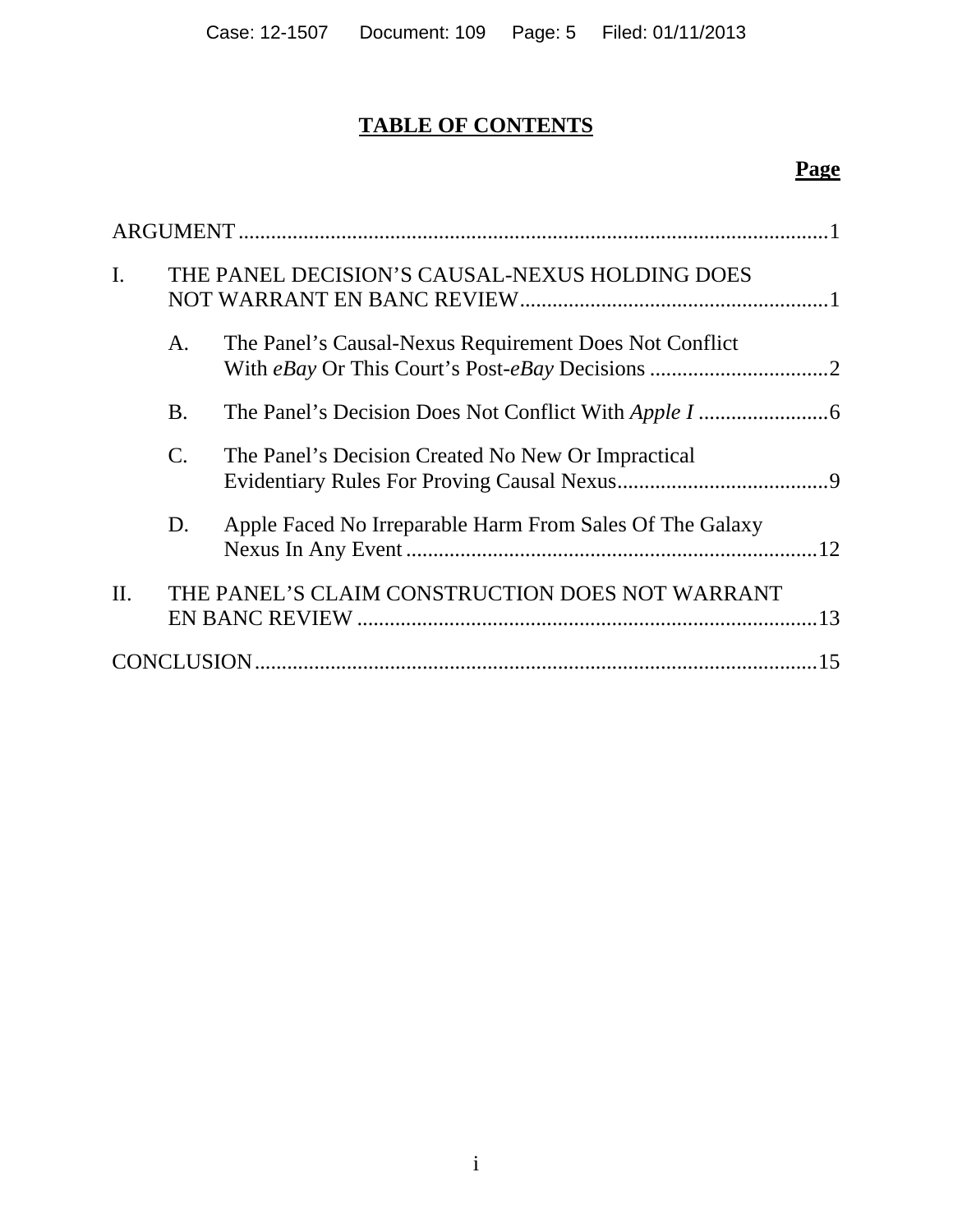# **TABLE OF AUTHORITIES**

# **Cases**

# **Page**

| Advanced Med. Optics, Inc. v. Alcon Labs., Inc.,             |
|--------------------------------------------------------------|
| Apple Inc. v. Samsung Elecs. Co., Ltd.,                      |
|                                                              |
|                                                              |
| Automated Merch. Sys., Inc. v. Crane Co.,                    |
| Bd. of Regents of the Univ. of Texas Sys. v. BENQ Am. Corp., |
| Cant Strip Corp. of Am. v. Schuller Int'l, Inc.,             |
| Dippin' Dots, Inc. v. Mosey,                                 |
| eBay Inc. v. MercExchange, L.L.C.,                           |
| Edwards Lifesciences AG v. Corevalve, Inc.,                  |
| <i>i4i Ltd. Partnership v. Microsoft Corp.,</i>              |
| i4i Ltd. Partnership v. Microsoft Corp.,                     |
|                                                              |
|                                                              |
| Perfetti Van Melle USA v. Cadbury Adams USA LLC,             |
| Procter & Gamble Co. v. Ultreo, Inc.,                        |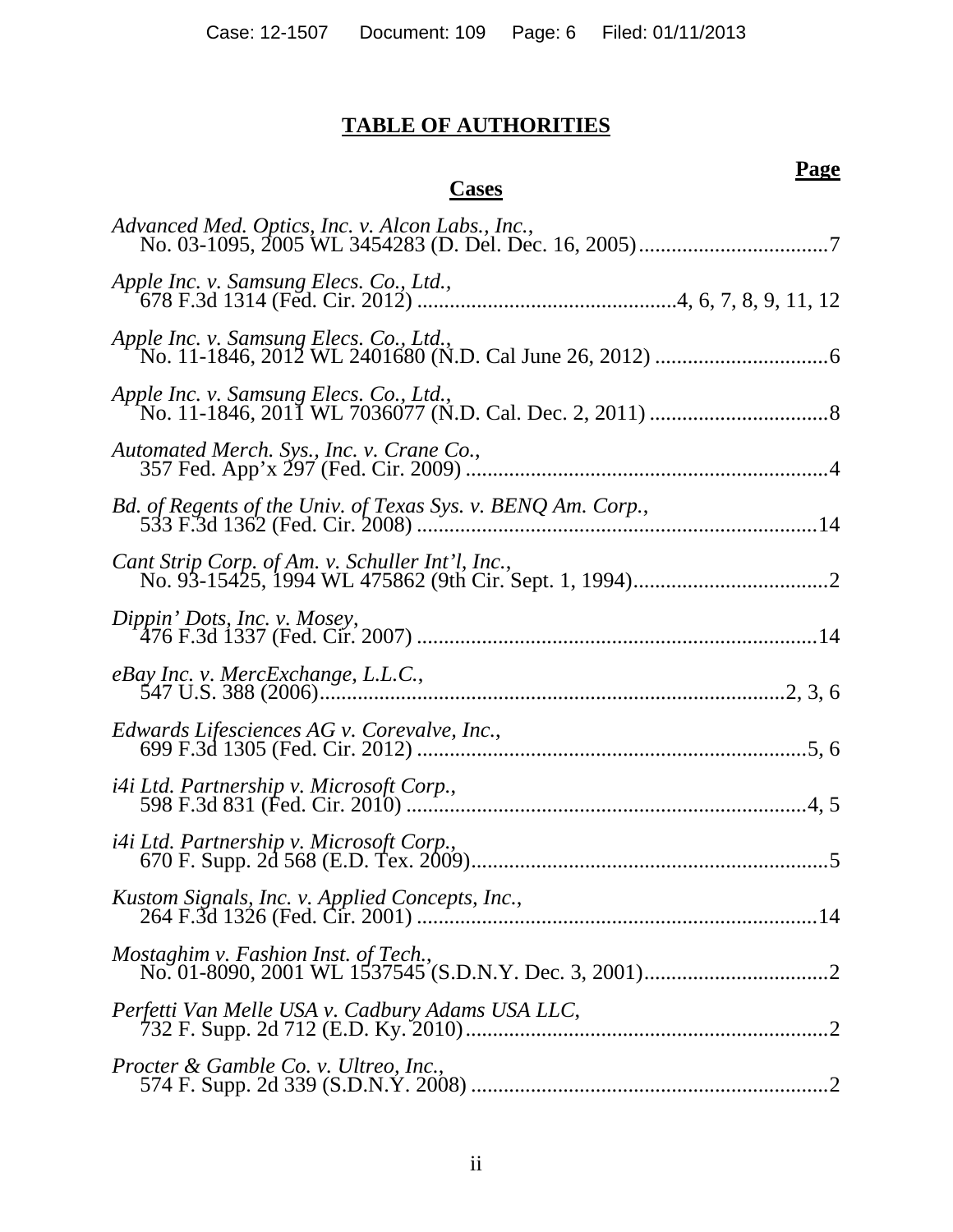| Quad/Tech, Inc. v. Q.I. Press Controls B.V.,                                                                                                                                                                                                                                                                                                                                                                                        |  |  |  |  |
|-------------------------------------------------------------------------------------------------------------------------------------------------------------------------------------------------------------------------------------------------------------------------------------------------------------------------------------------------------------------------------------------------------------------------------------|--|--|--|--|
| Robert Bosch LLC v. Pylon Manufacturing Corp.,                                                                                                                                                                                                                                                                                                                                                                                      |  |  |  |  |
| In re Skvorecz,                                                                                                                                                                                                                                                                                                                                                                                                                     |  |  |  |  |
| Spectrum Int'l, Inc. v. Sterilite Corp.,                                                                                                                                                                                                                                                                                                                                                                                            |  |  |  |  |
| Stanley v. Univ. of S. Cal.,                                                                                                                                                                                                                                                                                                                                                                                                        |  |  |  |  |
| Sundance, Inc. v. DeMonte Fabricating Ltd.,                                                                                                                                                                                                                                                                                                                                                                                         |  |  |  |  |
|                                                                                                                                                                                                                                                                                                                                                                                                                                     |  |  |  |  |
| <b>Miscellaneous</b>                                                                                                                                                                                                                                                                                                                                                                                                                |  |  |  |  |
| $M=I$ $\rightarrow$ $I$ $\rightarrow$ $I$ , $\rightarrow$ $I$ $\rightarrow$ $I$ $I$ $I$ $I$ $I$ $\rightarrow$ $I$ $\rightarrow$ $I$ $\rightarrow$ $I$ $\rightarrow$ $I$ $\rightarrow$ $I$ $\rightarrow$ $I$ $\rightarrow$ $I$ $\rightarrow$ $I$ $\rightarrow$ $I$ $\rightarrow$ $I$ $\rightarrow$ $I$ $\rightarrow$ $I$ $\rightarrow$ $I$ $\rightarrow$ $I$ $\rightarrow$ $I$ $\rightarrow$ $I$ $\rightarrow$ $I$ $\rightarrow$ $I$ |  |  |  |  |

| Apple Inc.'s Memorandum of Law in Support of Its Motion to Stay, <i>Eastman Kodak Co. v. Apple, Inc.</i> , 2010 WL 2209043, No. 10-06021 (W.D.N.Y.)<br>$\ldots 8$ |  |
|-------------------------------------------------------------------------------------------------------------------------------------------------------------------|--|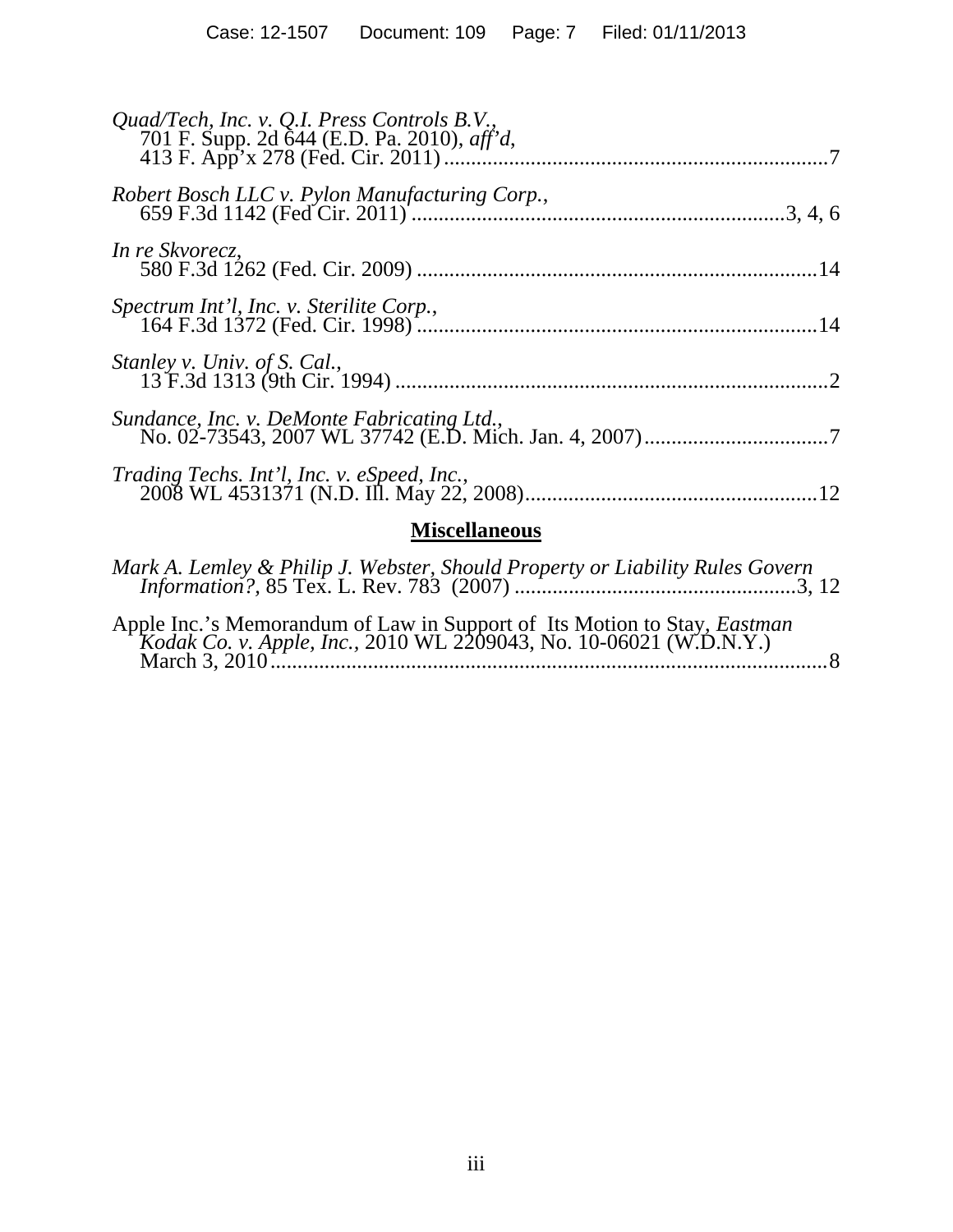Apple's Petition for Rehearing *En Banc* should be denied. *First*, this Court should not review *en banc* the panel's unanimous holding that, in order to obtain injunctive relief in a case where an accused product contains many features, a "patentee must . . . show that the *infringing* feature drives consumer demand for the accused product" (Slip op. 8 (emphasis added)). Despite Apple's rhetoric, that requirement does not impose "a *new* prerequisite to preliminary injunctive relief" (Pet. 6), nor does the panel's holding work any "unprecedented [] jurisprudential shift" (*id.*) or otherwise conflict with any decision of the Supreme Court or this Court. To the contrary, such a causal-nexus requirement is an inherent, wellestablished aspect of irreparable harm analysis as well as of patent principles that foreclose "leverag[ing] [a] patent for competitive gain beyond that which the inventive contribution and value of the patent warrant" (Slip op. 7).

*Second*, the panel's construction of claim 6 likewise presents no issue warranting *en banc* review. That construction is correct, consistent with this Court's precedents, and specific to the patent at issue here, with no bearing on other patents or cases that might come before this Court.

#### **ARGUMENT**

# **I. THE PANEL DECISION'S CAUSAL-NEXUS HOLDING DOES NOT WARRANT EN BANC REVIEW**

Contrary to Apple's contentions (Pet. 6-7), the panel treated causal nexus as an aspect of the traditional inquiry into irreparable harm (Slip op. 7 (noting they

1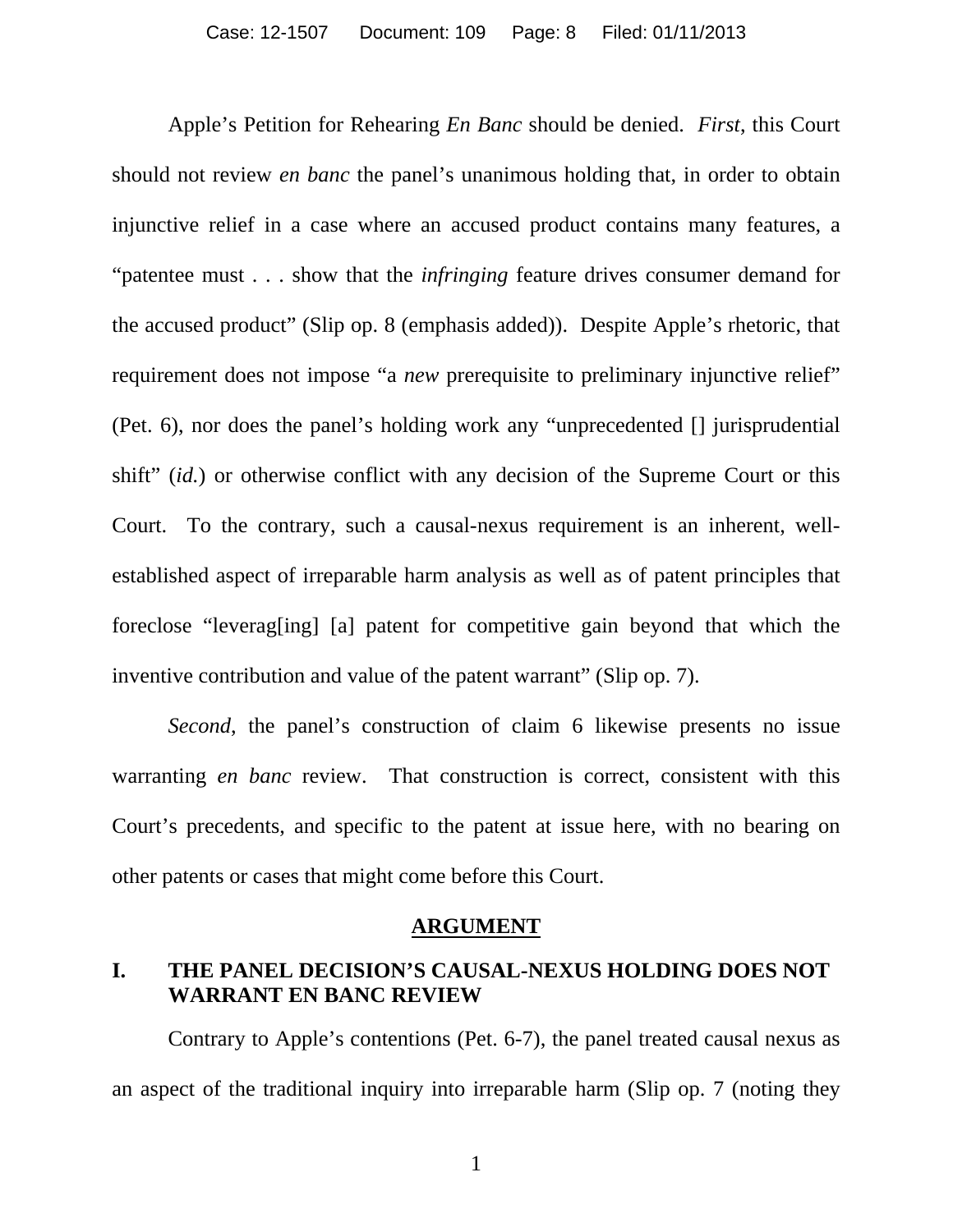are "inextricably related")), and thus did not add a new, fifth requirement to the traditional four equitable factors. Nor is Apple correct in asserting (Pet. 4-5) that the panel created a new "feature-specific" causal-nexus requirement. To the contrary, the panel merely applied the settled rule that irreparable harm requires "a causal nexus between the harm alleged and the *infringing conduct*" (Slip op. 6 (emphasis added)) to a case "where the accused product includes many features of which only one (or a small minority) infringe" *(id.)*. Nothing about this reasoning is novel,<sup>1</sup> nor does it create any conflict furnishing ground for *en banc* review.

# **A. The Panel's Causal-Nexus Requirement Does Not Conflict With**  *eBay* **Or This Court's Post-***eBay* **Decisions**

Apple argues (Pet. 1, 13, 14) that the panel decision conflicts with *eBay Inc. v*. *MercExchange, L.L.C.*, 547 U.S. 388 (2006), but that is incorrect. *First*, *eBay* rejected Apple's contention (Pet. 12) that patent exclusivity, like trespass to real property, warrants injunctive relief for infringement as a matter of course. As this

 $\overline{\phantom{a}}$  $\frac{1}{1}$  Injunctions have long been denied for lack of causal nexus between alleged illegality and injury outside the patent area. *See, e.g., Cant Strip Corp. of Am. v. Schuller Int'l, Inc.*, No. 93-15425, 1994 WL 475862, at \*4 (9th Cir. Sept. 1, 1994) (finding "no nexus between the threatened harm and improper conduct by [defendant]") (citing *Stanley v. Univ. of S. Cal.*, 13 F.3d 1313, 1324-25 (9th Cir. 1994)); *Perfetti Van Melle USA v. Cadbury Adams USA LLC*, 732 F. Supp. 2d 712, 725-26 (E.D. Ky. 2010) (finding no "causal connection" between reduced sales and defendants' use of a diluting trademark); *Procter & Gamble Co. v. Ultreo, Inc.*, 574 F. Supp. 2d 339, 352 (S.D.N.Y. 2008) (finding no "causal nexus between the allegedly false advertising and sales potentially lost" by plaintiff); *Mostaghim v. Fashion Inst. of Tech.*, No. 01-8090, 2001 WL 1537545, at \*3 (S.D.N.Y. Dec. 3, 2001) ("The only potential irreparable harm . . . has no causal nexus with the alleged FERPA violation.").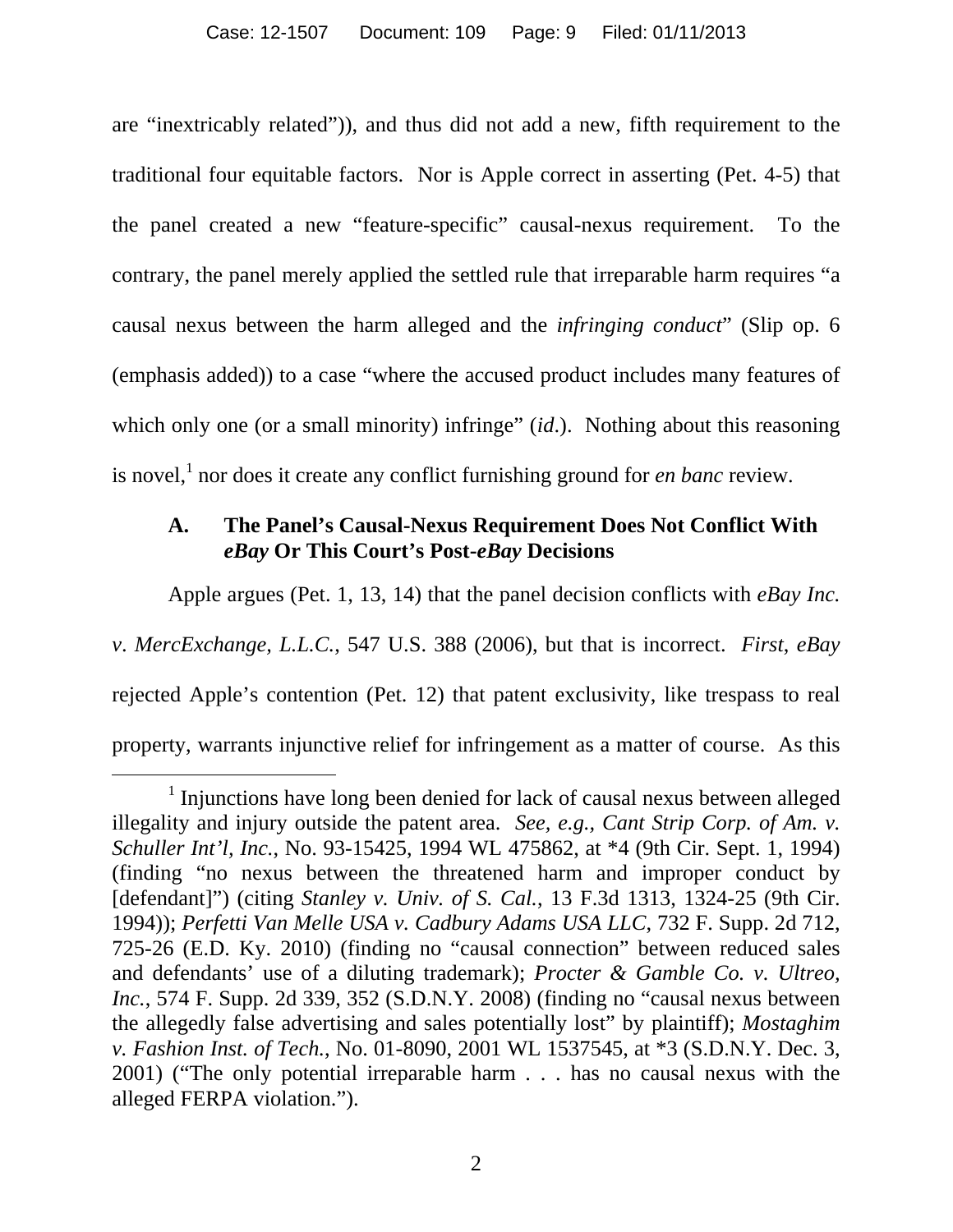Court made clear in *Robert Bosch LLC v. Pylon Manufacturing Corp.*, 659 F.3d 1142, 1149 (Fed Cir. 2011), "*eBay* jettisoned the presumption of irreparable harm" from patent infringement "as it applies to determining the appropriateness of injunctive relief."<sup>2</sup>

*Second*, Justice Kennedy's concurrence in *eBay* did not limit its concern with injunctive relief to "non-practicing entity ('troll') cases," as Apple again wrongly asserts (Pet. 13). To the contrary, Justice Kennedy expressly noted that "legal damages may well be sufficient to compensate for the infringement" in situations where, as here, "the patented invention is but a small component of the product the companies seek to produce." *eBay*, 547 U.S. at 396-97 (Kennedy, J., concurring)). This Court has thus held Justice Kennedy's *eBay* concurrence applicable in three separate circumstances: those "'in which firms use patents not as a basis for producing and selling goods but, instead, primarily for obtaining license fees,' '*[w]hen the patented invention is but a small component of the product*,' and those involving 'the burgeoning number of patents over business methods.'" *Robert Bosch*, 659 F.3d at 1150 (citation omitted) (emphasis added). The panel thus faithfully applied *eBay* (and *Robert Bosch*) by examining whether

 <sup>2</sup> *See also* Mark A. Lemley & Philip J. Webster, *Should Property or Liability Rules Govern Information?*, 85 TEX. L. REV. 783, 785, 796-800 (2007) (arguing that in the patent context, unlike the real property context, "injunctive relief can systematically overcompensate plaintiffs and overdeter defendants").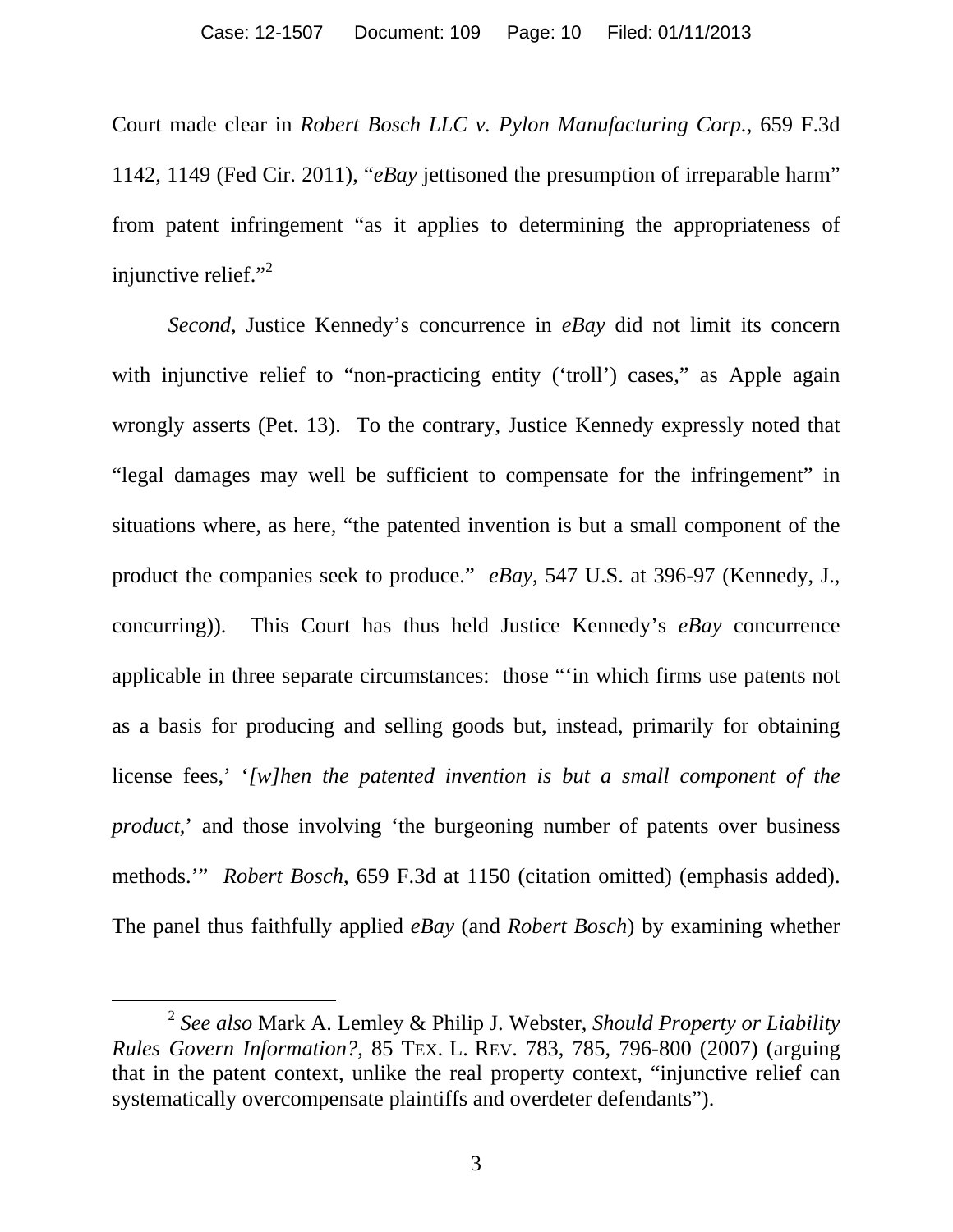the patent-in-suit, which is "but a small component" of a complex smartphone with thousands of features, causes irreparable harm so as to warrant injunctive relief.

Nor does the panel decision "conflict[ ] with the post-*eBay* precedents of this Court," as Apple wrongly asserts (Pet. 7; *see* Pet. 1). *First*, it raises no conflict with *Robert Bosch*, which found injunctive relief appropriate not, as here, against a complex product of which the infringing feature is only a discrete and minor part, but rather against a relatively simple product (a windshield-wiper blade) where the patent-in-suit was effectively coextensive with the product. 659 F.3d at 1145. Moreover, *Robert Bosch* involved evidence of harm in the form of "irreversible price erosion," loss of access to mass retailers and a prospect that the defendant would be unable to satisfy a judgment, *id.* at 1153-54, harms quite different from the lost sales and market share alleged here. $3$ 

*Second*, Apple is incorrect in asserting (Pet. 9) that the panel decision conflicts with *i4i Ltd. Partnership v. Microsoft Corp.*, 598 F.3d 831 (Fed. Cir. 2010). This Court rejected a similar argument in *Apple Inc. v. Samsung Electronics Co., Ltd.,* 678 F.3d 1314, 1324 (Fed. Cir. 2012) ("*Apple I*"), recognizing that the irreparable harm at stake in *i4i* was quite different from a

4

 $\frac{1}{3}$  Lost sales are classically compensable monetarily. *See Automated Merch. Sys., Inc. v. Crane Co.*, 357 Fed. App'x 297, 300-02 (Fed. Cir. 2009) (vacating preliminary injunction for lack of proof of lost market share) ("Lost sales (without more) are presumed to be compensable through damages, so they do not require injunctive relief.").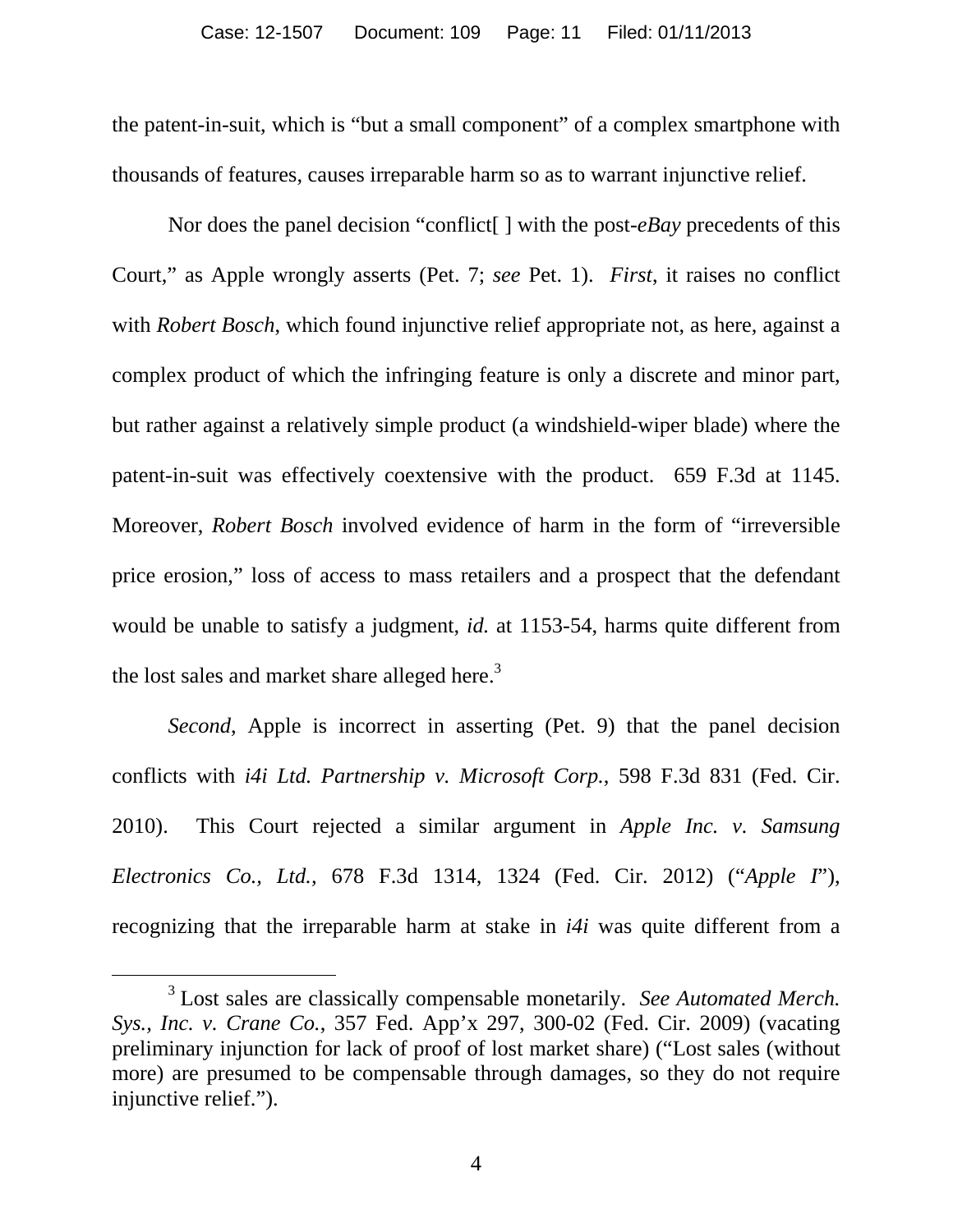#### Case: 12-1507 Document: 109 Page: 12 Filed: 01/11/2013

drop-off in sales and market share like that alleged here. *Id.*. Microsoft's infringement would have "rendered i4i's product obsolete" and required i4i to "change its business strategy to survive." *i4i Ltd. P'ship*, 598 F.3d at 862. Moreover, the accused feature, while "a small part of Microsoft's WORD products," also found its own "independent market" in "stand-alone" form, as the district court had noted. *i4i Ltd. P'ship v. Microsoft Corp.*, 670 F. Supp. 2d 568, 600 (E.D. Tex. 2009). Only in those limited circumstances did this Court hold that a permanent injunction could issue. *i4i Ltd. P'ship,* 598 F. 3d at 862.

*Third*, Apple's assertion (Pet. 8) of any conflict with *Edwards Lifesciences AG v. Corevalve, Inc.*, 699 F.3d 1305 (Fed. Cir. 2012), is misplaced. That decision involved a valve prosthesis for implantation into the body without the need for open-heart surgery—and not, as here, a patent related to one discrete, minor feature of a complex device. *See id.* at 1307. The issue of causal nexus did not arise in that case and thus cannot create any conflict with the panel's decision. Moreover, *Edwards* merely remanded denial of an injunction for reconsideration by the district court in light of changed circumstances: while the infringement stemmed from alleged manufacturing in the United States, the defendant claimed that it was moving its manufacturing to Mexico. *Id*. at 1315-16.<sup>4</sup>

 $\frac{1}{4}$ <sup>4</sup> Apple misleadingly cites *Edwards* for the proposition that patentees "'may normally expect to regain the exclusivity that was lost with the infringement' with no mention of the casual nexus standard" (Pet. 8) (citation omitted), neglecting to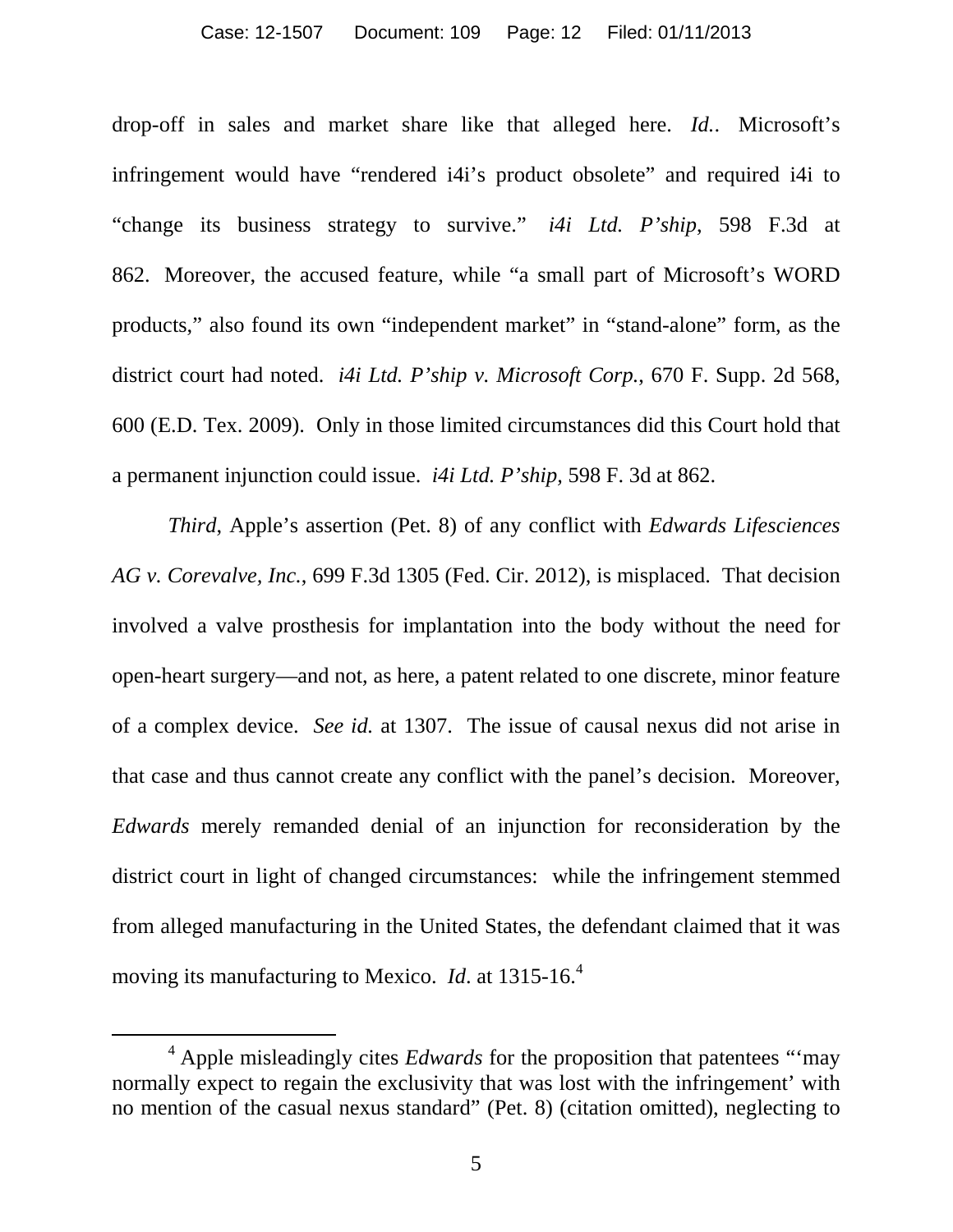*Fourth*, Apple errs in asserting (Pet. 5) that the panel's causal-nexus ruling makes injunctions categorically impossible to obtain in complex-device cases, in alleged tension with *Robert Bosch* and *Edwards.* The panel created no such categorical rule. To the contrary, where a patented feature *is* shown to be causally related to consumer demand (unlike here), an injunction may still issue against a complex product. For example, this Court held in *Apple I* that Apple's D'889 patent had the "requisite nexus" to consumer demand for Samsung's Galaxy Tab 10.1 to warrant preliminary injunctive relief, *Apple I*, 678 F. 3d at 1328; *see Apple Inc. v. Samsung Elecs. Co., Ltd.*, No. 11-1846, 2012 WL 2401680, at \*5 (N.D. Cal June 26, 2012) (issuing preliminary injunction upon remand), even though the jury in that case ultimately found that the Galaxy Tab 10.1 did not infringe that patent.

### **B. The Panel's Decision Does Not Conflict With** *Apple I*

Nor, contrary to Apple's assertions (Pet. 1, 8), does the panel's decision "dramatically expand[ ]," or otherwise conflict with, the causal-nexus holding set forth in *Apple I*. That decision held:

To show irreparable harm, it is necessary to show that *the infringement caused harm in the first place*. Sales lost to an infringing product cannot irreparably harm a patentee if consumers buy that product for reasons other than the patented feature. *If the patented feature does not drive the demand for the product*, sales would be lost even if the offending feature were absent from the accused product.

 $\overline{a}$ 

note the concurrence's concern that such broad statements "appear to me to deviate from the standard articulated by the Supreme Court [in *eBay*] and our court," 699 F.3d at 1317 (Prost, J., concurring) (citing *Robert Bosch*, 659 F.3d at 1149).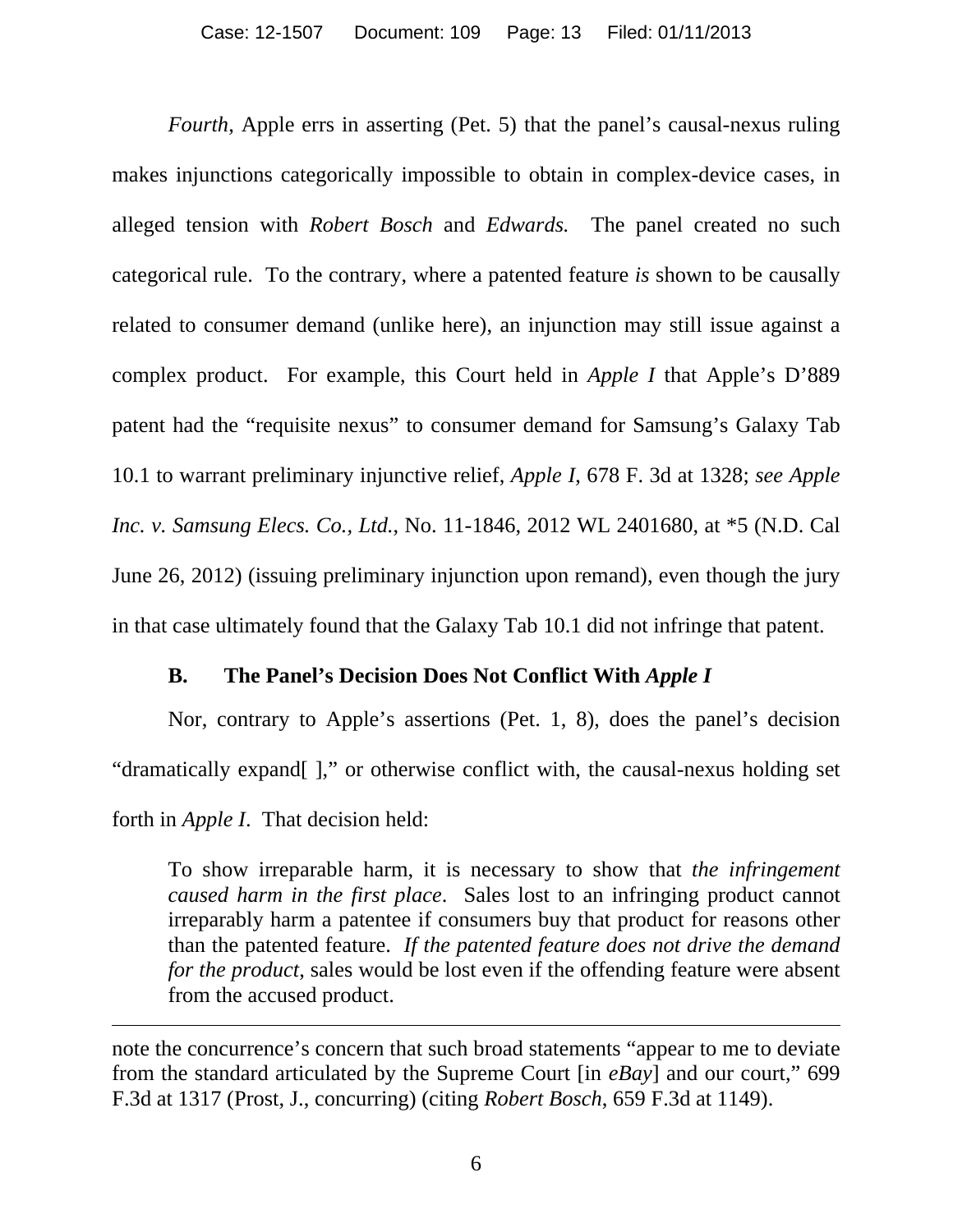678 F.3d at 1324 (emphasis added). The panel here simply followed that holding. Slip op. 6-8. Indeed, the panel quoted the above passage from *Apple I* in full before restating that "[t]he patentee must rather show that the infringing feature drives consumer demand for the accused product." *Id.* at 8.

*Apple I* did not announce any new rule; lower courts had previously required in patent cases that the alleged infringement be shown to cause the alleged irreparable harm. *See, e.g., Quad/Tech, Inc. v. Q.I. Press Controls B.V.*, 701 F. Supp. 2d 644, 657 (E.D. Pa. 2010) (plaintiff "failed to prove a causal connection between alleged loss and alleged infringement, which is necessary to prove irreparable harm"), *aff'd*, 413 F. App'x 278 (Fed. Cir. 2011); *Sundance, Inc. v. DeMonte Fabricating Ltd.*, No. 02-73543, 2007 WL 37742, at \*2 (E.D. Mich. Jan. 4, 2007) (denying permanent injunction where plaintiff failed to show that its licensees "are losing sales to [defendant] expressly because of its infringement," rather than "due to a desire for other features of the [defendant's] system" or "other competitors in the marketplace"); *Advanced Med. Optics, Inc. v. Alcon Labs., Inc.*, No. 03-1095, 2005 WL 3454283, \*10-11 (D. Del. Dec. 16, 2005) (granting injunction pre-*eBay*, but staying for lack of irreparable harm where patentee "conceded that the fluidics system protected by that patent does not drive demand"). Indeed, the district court in *Apple I* correctly applied a feature-specific causal nexus-test *before* this Court affirmed the correctness of that test. *See Apple*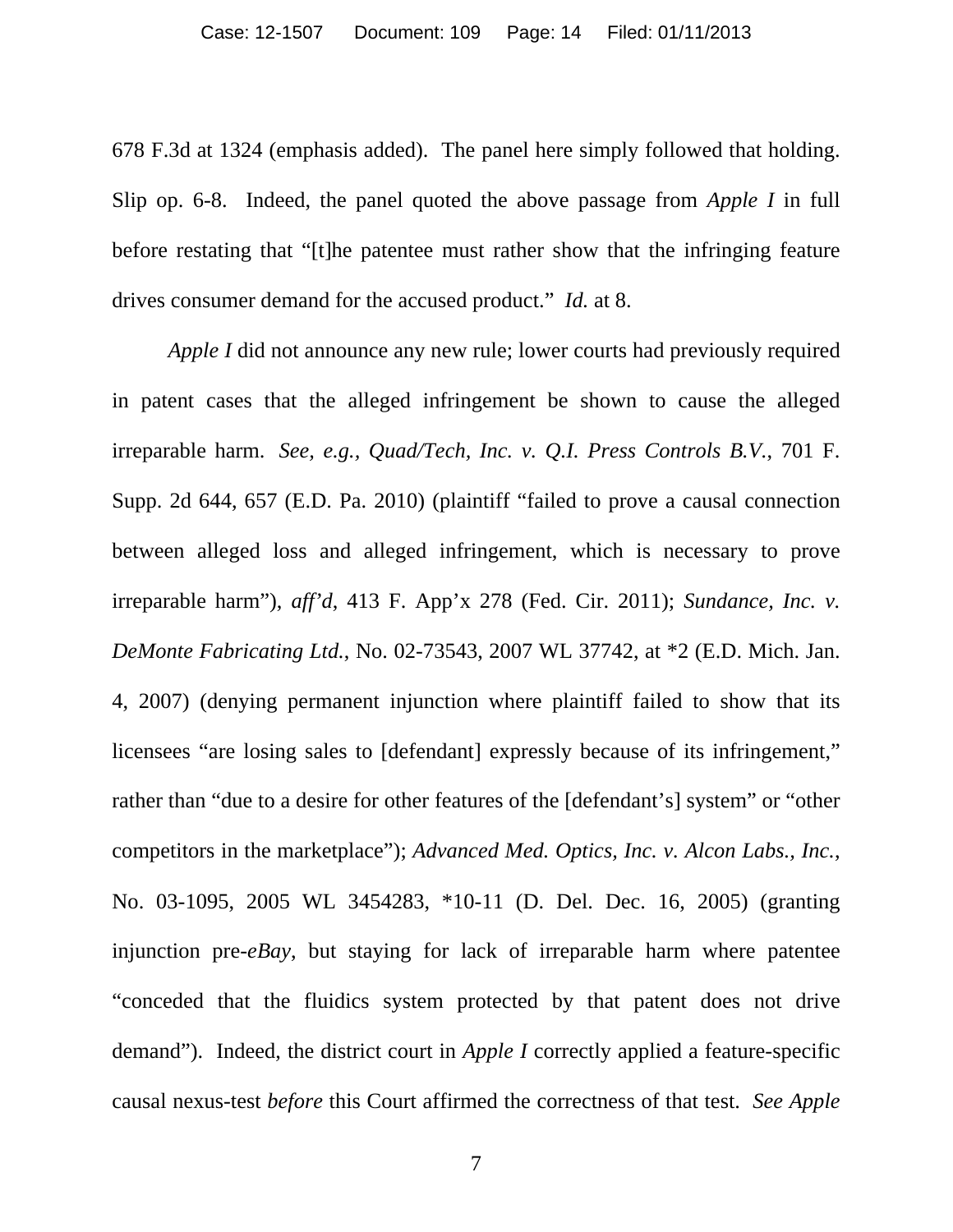*Inc. v. Samsung Elecs. Co., Ltd*., No. 11-1846, 2011 WL 7036077, at \*39 (N.D. Cal. Dec. 2, 2011) ("[T]he fact that the '381 patent is but one patent utilized in the accused products, and does not appear to be either necessary for the product to function, or a core technology of the product, weighs against a finding of irreparable harm." $)$ .<sup>5</sup>

Apple's attempts (Pet. 3, 8-9) to manufacture inconsistency between *Apple I* and the panel's opinion are unsuccessful. Contrary to Apple's assertion (Pet. 3), *Apple I* does *not* require merely that a patentee show that the patented feature "mattered" to consumers. Instead, *Apple I* states that such a feature must *"drive* the demand for the product." 678 F.3d at 1324 (emphasis added). Apple misreads the panel's decision as requiring patentees to show that a patented feature is "*the* driver of consumer demand." Pet. 8-9 (emphasis in original). The panel found that Apple had not adduced evidence that the alleged infringing feature drove *any* sales of the Galaxy Nexus and thus was not *a* driver. *See* I.C. *infra*. To the extent that

 $\frac{1}{5}$  Apple itself conceded two years before *Apple I* that an injunction may not issue against a smartphone absent a causal nexus between the accused *feature* and the claimed irreparable harm. In *Kodak v. Apple,* Apple sought to stay a patentinfringement action pending a parallel ITC investigation and reexamination proceedings. *See* Apple Inc.'s Memorandum of Law in Support of Its Motion to Stay, *Eastman Kodak Co. v. Apple, Inc.,* 2010 WL 2209043, No. 10-06021 (W.D.N.Y.) March 3, 2010. Arguing that Kodak would not be irreparably harmed by a stay, Apple maintained that "Kodak cannot establish that sales of Apple's iPhones will erode Kodak's market share *or that sales of the iPhone 3GS were due solely to inclusion of the accused functionality.*" *Id*. at 10 (emphasis added).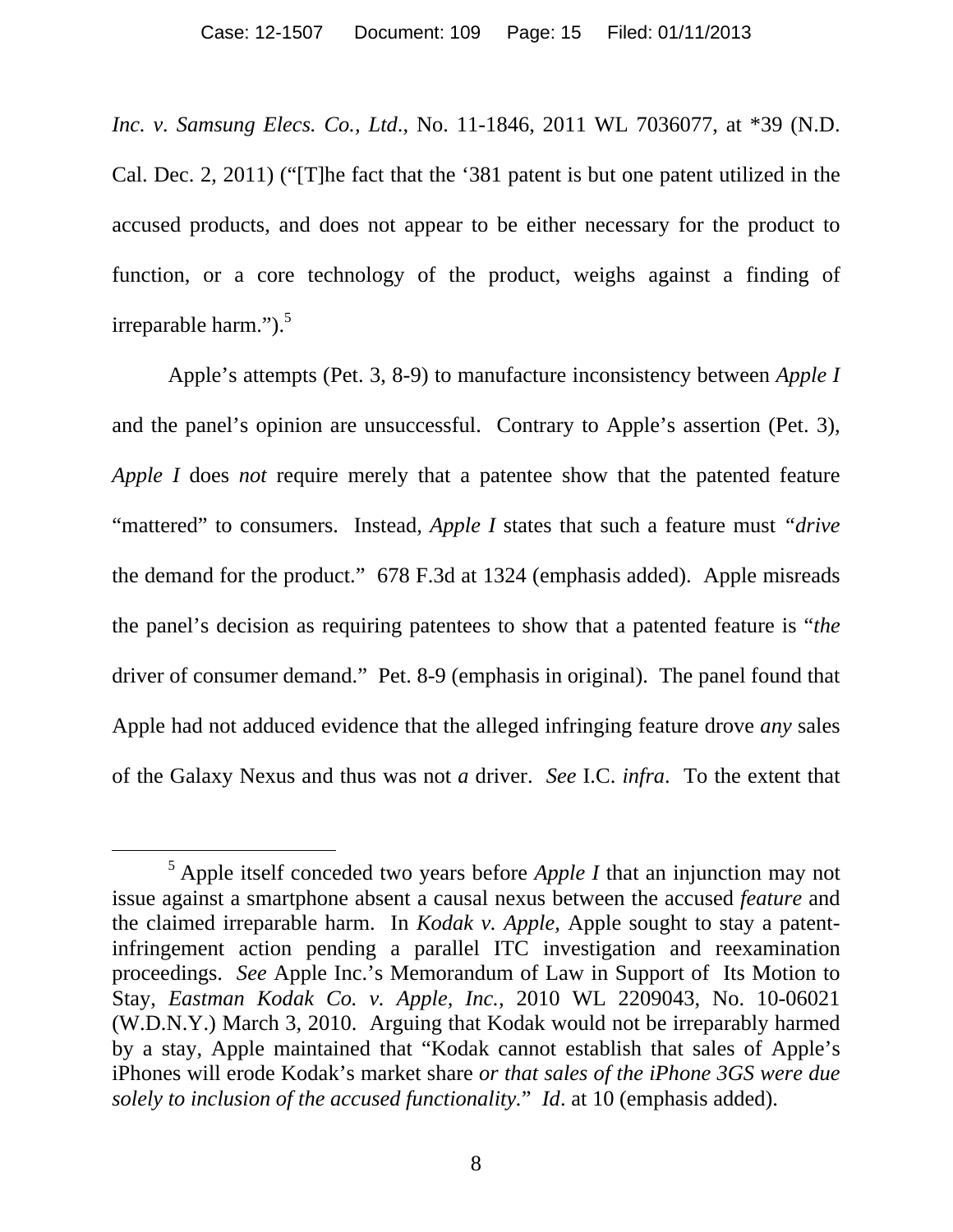the Court might need to decide in the future how much the infringing feature must drive sales to give rise to irreparable injury—*Apple I* requires that the loss of market share resulting from infringement be not "insubstantial," 678 F.3d at 1324- 25—that issue was not posed here given Apple's failure to establish *any* lost sales resulting from alleged infringement. Thus, *Apple I* and the panel decision are fully in harmony and require no reconciliation by an *en banc* Court.

# **C. The Panel's Decision Created No New Or Impractical Evidentiary Rules For Proving Causal Nexus**

Apple conjures (Pet. 9-11) a further alleged conflict with *Apple I* in asserting that the panel's decision imposed a new evidentiary requirement of consumersurvey evidence to meet the causal-nexus standard. But the panel did not vacate the preliminary injunction for want of consumer surveys; it vacated because Apple adduced *no* evidence that consumer demand for the Galaxy Nexus was driven by the patented Quick Search Box ("QSB") feature. Slip op. 11-12. And the panel noted that there *were* consumer surveys in the record—Apple's own—that directly *refuted* Apple's claim that the '604 patent drove sales of the Galaxy Nexus. *See, e.g.,* J.A. 1285, 1297, 1307, 1324, 1345. In those surveys, Apple asked consumers the top factors that influenced their purchasing decisions, and the responses failed to list the QSB search methodology among them. *See* Slip op. 11.

Apple attempts to discount this evidence by arguing that, because both products allegedly practiced the '604 patent, consumers would find no basis to cite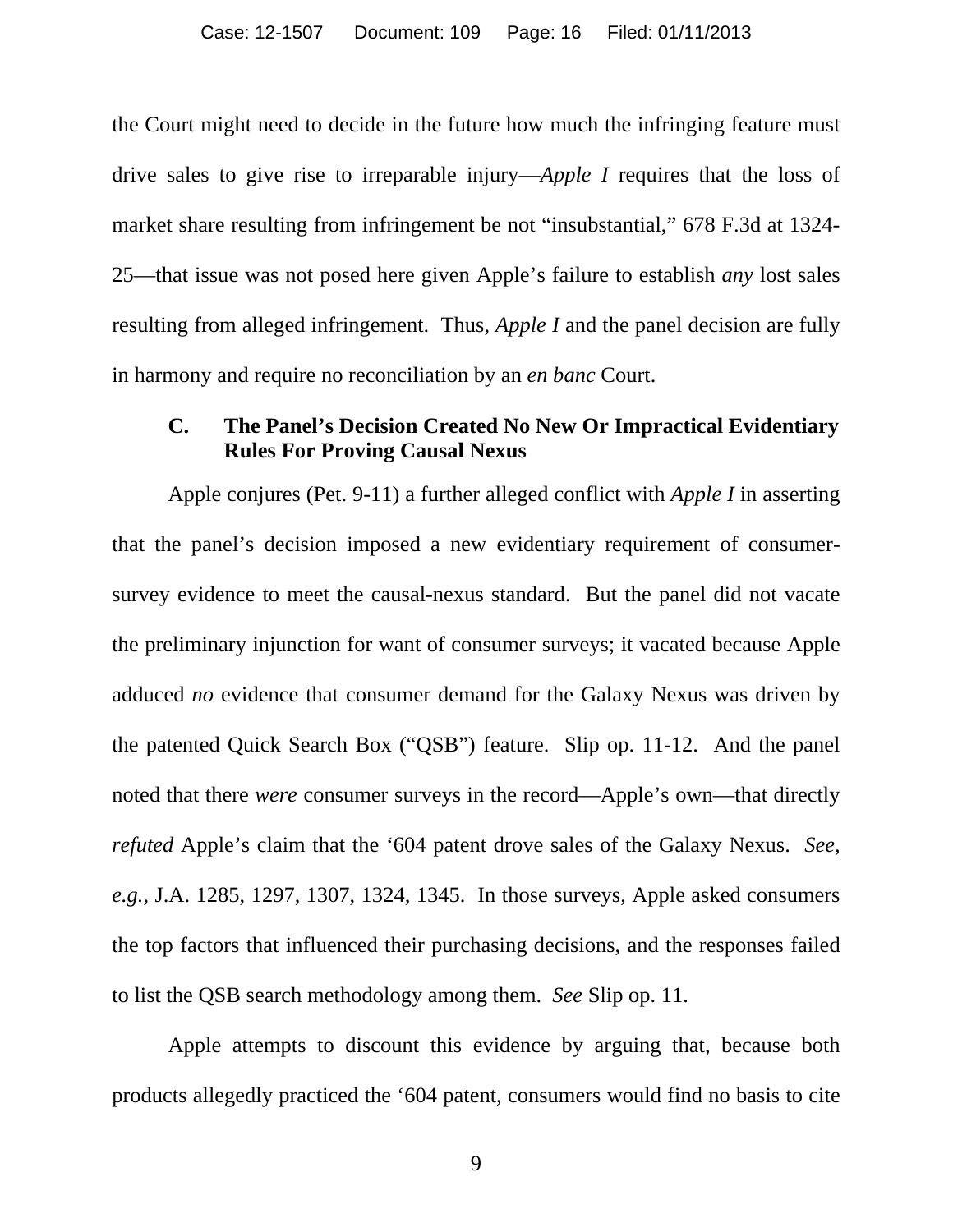#### Case: 12-1507 Document: 109 Page: 17 Filed: 01/11/2013

unified search as one of the top five reasons "why consumers buy Android *rather than* iPhones." Pet. 11 (emphasis in original). But the record contains not only surveys comparing the two phones (*e.g.*, J.A. 1297), but also a survey asking consumers simply the "most important attributes" in their purchase of *Android* smartphones (J.A. 1285). That chart shows that "unified search is not one of the top five reasons consumers select Android smartphones." Slip op. at 11.<sup>6</sup>

Nor, contrary to Apple's assertion (Pet. 10), does the panel decision rule out resort to circumstantial evidence to establish causal nexus. It simply requires that the evidence—circumstantial or direct—be substantial enough to refute any countervailing evidence. In the face of direct evidence that consumer demand for Android phones is driven by features *other than* the patented features, Apple's other evidence was simply too insubstantial, as the panel found in addressing it.<sup>7</sup>

 <sup>6</sup> Because Apple's '604 patent covers only a *specific kind* of unified search, Apple's claim (Pet. 3-4) that consumers desire *some* unified search falls that much further from the mark. *See* Slip op. 10 n.2.

 $7$  The panel carefully discussed the three documents Apple offered as circumstantial evidence to overcome its consumer survey. Slip op. 11-12. The first was a developer's guide "intended to inform software-developers of the usefulness of Android's search capabilities." *Id*. at 11. The second and third are blog posts that predate the launch of the Galaxy Nexus by over two years. *Id*. One "at best" reflects only a blogger's "individual belief" about the importance of the QSB's search feature; the other "says nothing about consumer demand." *Id*. at 11- 12. In the face of the survey evidence, the panel correctly concluded that the documents "do not sufficiently show that the patented feature drives consumer demand." *Id*. at 11.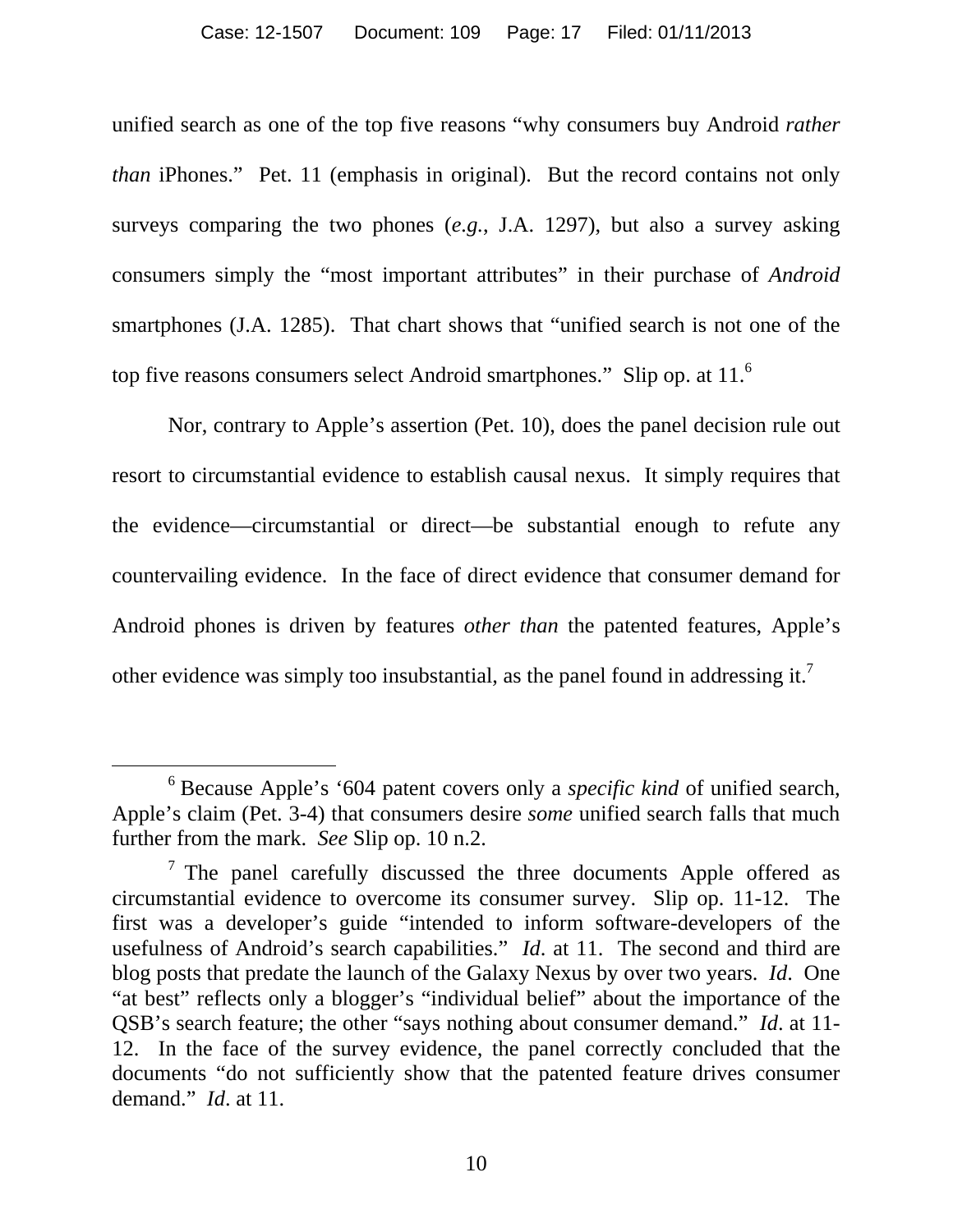Apple wrongly faults (Pet. 10) the panel decision for suggesting that causal nexus cannot be established merely by evidence that a consumer would pay less for the accused product if the allegedly infringing feature were removed. Because Apple offered no such evidence here, this argument is purely hypothetical. In any case, the panel is correct that the fact that a consumer might pay more or less for a product proves nothing standing alone about whether "consumers buy that product" for reason of the infringing feature and not for other reasons. *Apple I*, 678 F.3d at 1324. For example, a consumer might pay more to add a patented cupholder to a car, or pay less if a cup-holder were removed, but it does not follow that the consumer is driven to buy that car over a competitor's car for the cup-holder. Far from imposing new evidentiary strictures warranting *en banc* review, the panel decision leaves wide latitude to introduce consumer surveys, advertisements, product reviews and other evidence to show what drives consumer demand as appropriate in particular cases.

Because Apple's "limited" evidentiary submission contained "*no* evidence that directly ties consumer demand for the Galaxy Nexus" to the alleged infringement (Slip op. 8 (emphasis added)), Apple is wrong to suggest (Pet. 2) that the panel decision will foreclose injunctive relief in "broad swathes of cases." To the contrary, to sustain an injunction on such a deficient record would permit patent holders to remove complex products from the marketplace based a single,

11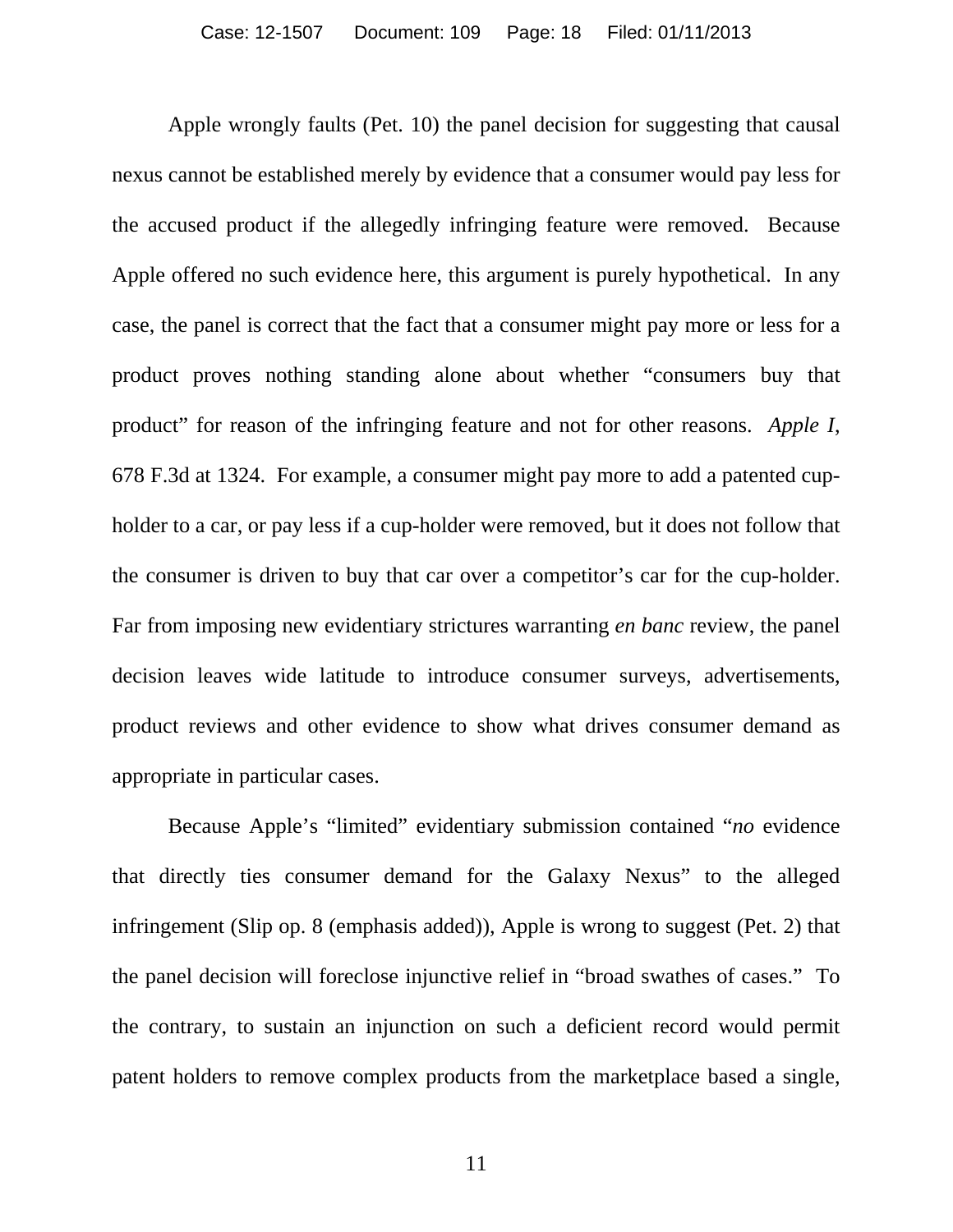#### Case: 12-1507 Document: 109 Page: 19 Filed: 01/11/2013

minor feature that has not been linked to consumer demand.<sup>8</sup> In cases where consumer demand for the accused product *is* shown to be driven by a patented feature, a different result might follow. *See, e.g., Trading Techs. Int'l, Inc. v. eSpeed, Inc.,* 2008 WL 4531371, at \*5 (N.D. Ill. May 22, 2008) (rejecting defendant's argument that "the infringing screen is just a small component of a much larger software package, the bulk of which is non-infringing," where plaintiff had shown at trial that the patented features were "the central features that make MD\_Trader the popular software program that it is"); *Apple I*, 678 F. 3d at 1328.

## **D. Apple Faced No Irreparable Harm From Sales Of The Galaxy Nexus In Any Event**

Apart from failing to show causal nexus, Apple failed to show any injury sufficient to constitute irreparable harm. *Apple I* held that a party must establish a loss of market share that is more than "insubstantial" in order to establish irreparable harm. *Apple I*, 678 F.3d at 1324-25. Here, even if every Galaxy Nexus sale would otherwise have been an iPhone sale (which is highly doubtful given that a host of manufacturers sold 315 models of competing Android phones), Apple

 <sup>8</sup>  $8$  Apple suggests (Pet. 13-14) that such injunctions can be narrowed to obviate undue market disruptions, but Apple has never suggested anything less than a complete ban on Galaxy Nexus sales, and, in any event, Apple's efforts to intimidate carriers and other downstream retailers with overbroad readings of the preliminary injunction issued below illustrate that such narrowing would be ineffective. S*ee* Dkt. 39, 42 at Ex. 1; *see also* Lemley & Webster, 85 TEX. L. REV. at 785, 798 ("[C]ourts cannot easily tailor injunctions to forbid only the prohibited conduct.").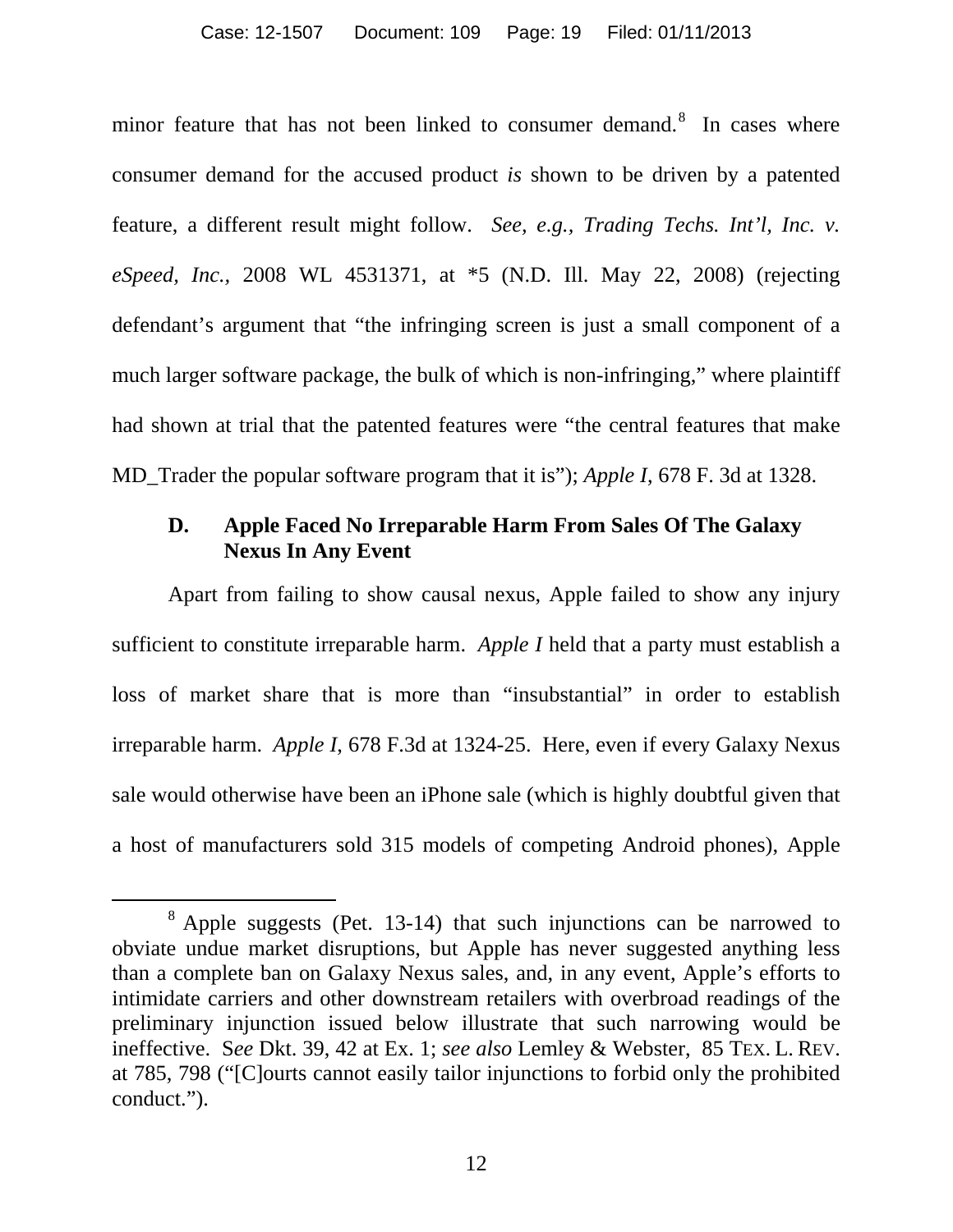could have gained, at most, only an additional 0.5% of the U.S. smartphone market in the first quarter of 2012. Dkt. 46 at 23 (Opening Brief). Potential loss of a fraction of 0.5% of market share is "insubstantial." Because the record provides this independent alternative ground to vacate the preliminary injunction, *en banc* review of the panel's causal-nexus requirement is all the less warranted.

# **II. THE PANEL'S CLAIM CONSTRUCTION DOES NOT WARRANT EN BANC REVIEW**

Apple also seeks *en banc* review of the panel's construction (Slip op. 13-15) of the claim element requiring "a plurality of heuristic modules . . . wherein each heuristic module corresponds to a respective area of search and employs a different predetermined heuristic algorithm." As the panel explained, this element requires *every* module to employ a unique algorithm—a construction compelled not only by the rules of grammar (*id.* at 15-16), but also by the '604 patent's specification and by disclaimers Apple made during prosecution to distinguish the claim over prior art (*id*. at 17-18; J.A. 1403-04). This narrow claim construction, particular to this patent only, presents no conflict or issue of ongoing importance warranting this Court's *en banc* review.

Apple relies solely upon the term "comprising," asserting (Pet. 15) that the panel's decision conflicts with this Court's prior law and "calls into doubt many issued claims that relied on settled precedents regarding the meaning of the 'comprising' term." But the panel's decision does no such thing: to the contrary,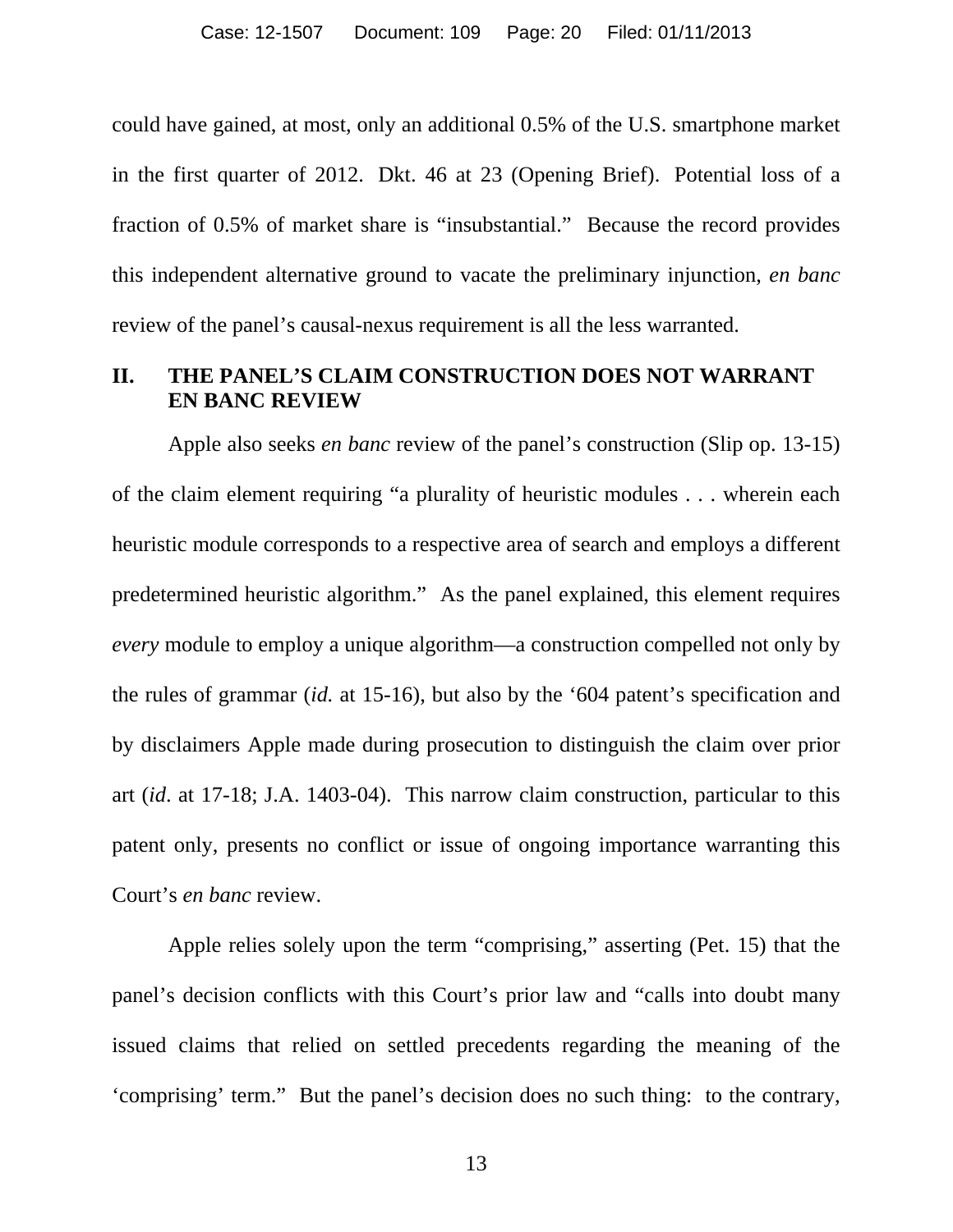#### Case: 12-1507 Document: 109 Page: 21 Filed: 01/11/2013

it acknowledges the general rule that "comprising" is open-ended, but explains why that rule is beside the point given the specific structure and history of this claim, particularly its separate use of the term "each" as a limitation. *See* Slip op. 16 ("Accordingly, despite the use of 'comprising,' claim 6 is not amenable to the addition of other modules that do not use different heuristic algorithms because such addition would impermissibly wipe out the express limitation that requires every module to have a unique heuristic algorithm.").

Construing the claim in light of this important limitation fully comports with this Court's precedents. "The open-ended transition 'comprising' does not free the claim from its own limitations." *Kustom Signals, Inc. v. Applied Concepts, Inc*., 264 F.3d 1326, 1332 (Fed. Cir. 2001) (citing *Spectrum Int'l, Inc. v. Sterilite Corp.,* 164 F.3d 1372, 1379-80 (Fed. Cir. 1998)); *see also In re Skvorecz*, 580 F.3d 1262, 1267 (Fed. Cir. 2009) (holding that use of "[t]his ['comprising'] signal simply means that the device may contain elements in addition to those explicitly mentioned in the claim" and does not negate express limitation whereby "each wire leg has an offset") (citation omitted); *Bd. of Regents of the Univ. of Texas Sys. v. BENQ Am. Corp.*, 533 F.3d 1362, 1372-73 (Fed. Cir. 2008) (quoting *Dippin' Dots, Inc. v. Mosey*, 476 F.3d 1337, 1343 (Fed. Cir. 2007)). And, as the panel noted (Slip op. 17-18), Apple itself gave that important claim limitation special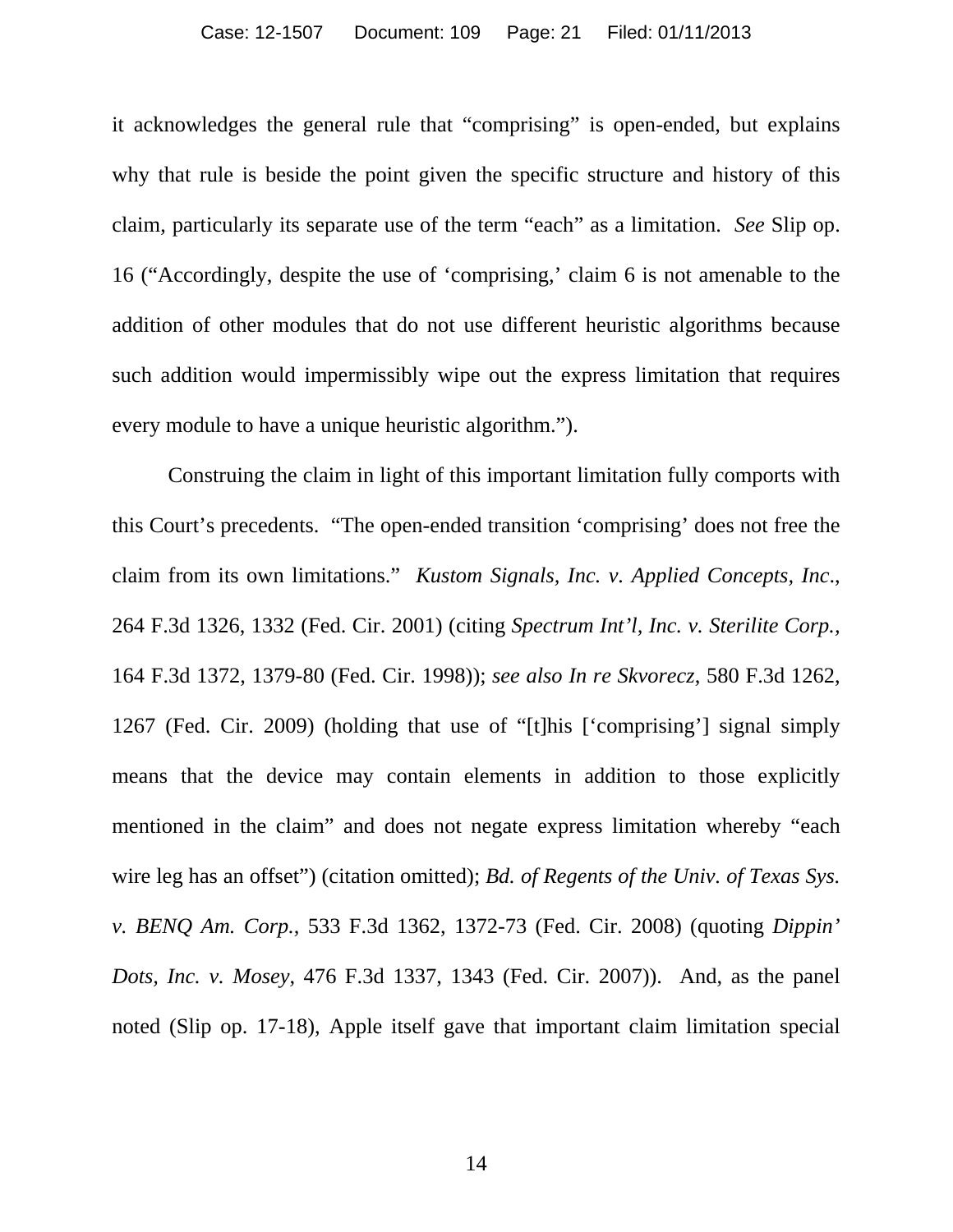emphasis during prosecution of the patent in order to distinguish the claim over prior art. *See* J.A. 1403.

The full Court should not revisit the panel's straightforward and correct claim construction, and Apple offers no precedent for *en banc* review of a claim construction so specific to a particular patent. Because Apple conceded below (J.A. 166-67, 65:5-66:25) that it cannot prevail on infringement if "every single module in the device has to use a different algorithm," as the panel's construction requires, Apple cannot establish a likelihood of success on the merits, and further review of the decision vacating the preliminary injunction is unwarranted.

## **CONCLUSION**

For the foregoing reasons, Apple's petition for *en banc* review should be denied.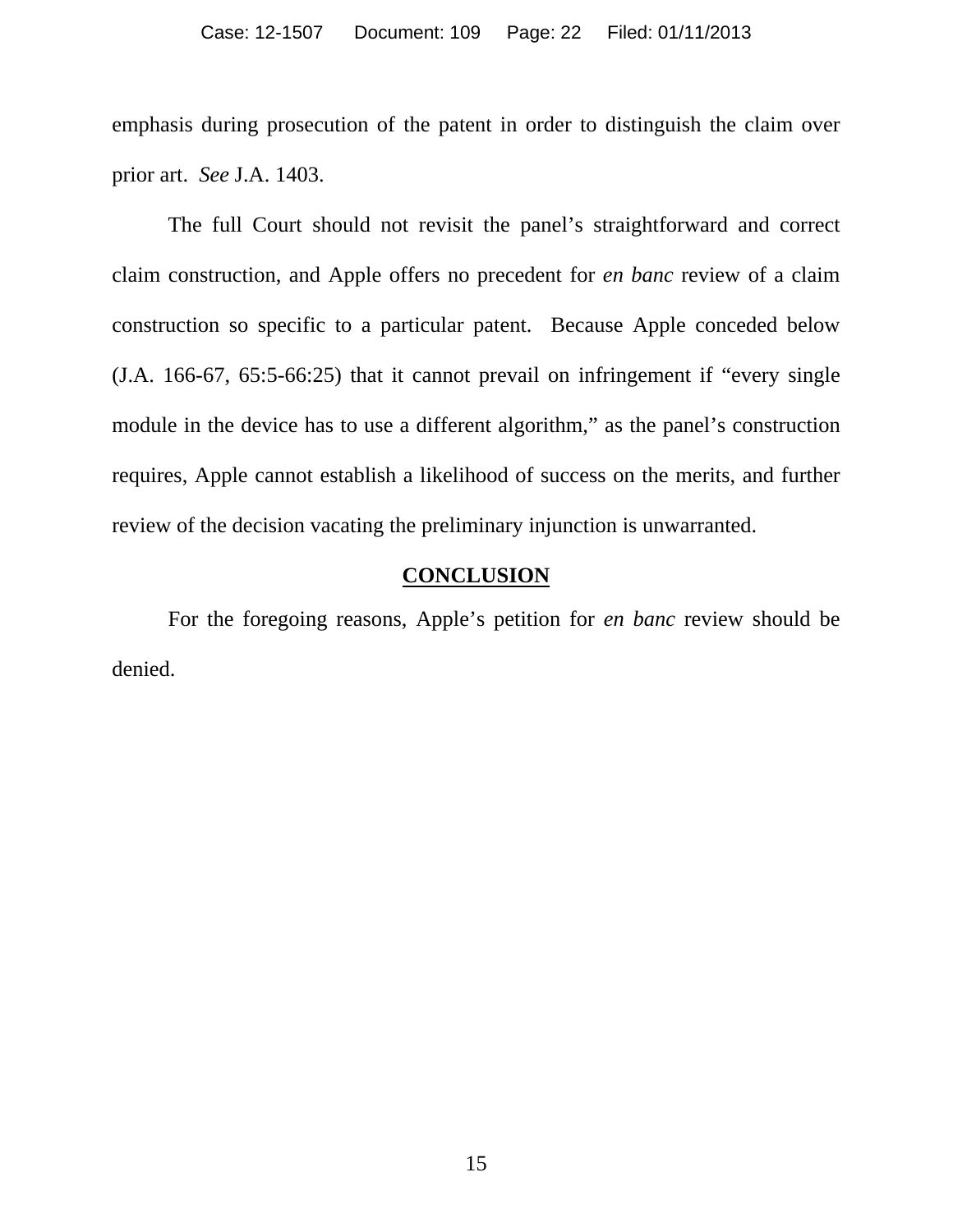Dated: January 11, 2013 Respectfully submitted,

/s/ John B. Quinn

 John B. Quinn William C. Price Derek L. Shaffer QUINN EMANUEL URQUHART & SULLIVAN, LLP 865 South Figueroa Street, 10th Floor Los Angeles, CA 90017 Telephone: (213) 443-3000 Facsimile: (213) 443-3100

Charles K. Verhoeven Kevin P.B. Johnson Victoria F. Maroulis QUINN EMANUEL URQUHART & SULLIVAN, LLP 555 Twin Dolphin Drive, 5th Floor Redwood Shores, CA 94065 Telephone: (650) 801-5000 Facsimile: (650) 801-5100

*Attorneys for Defendants-Appellants*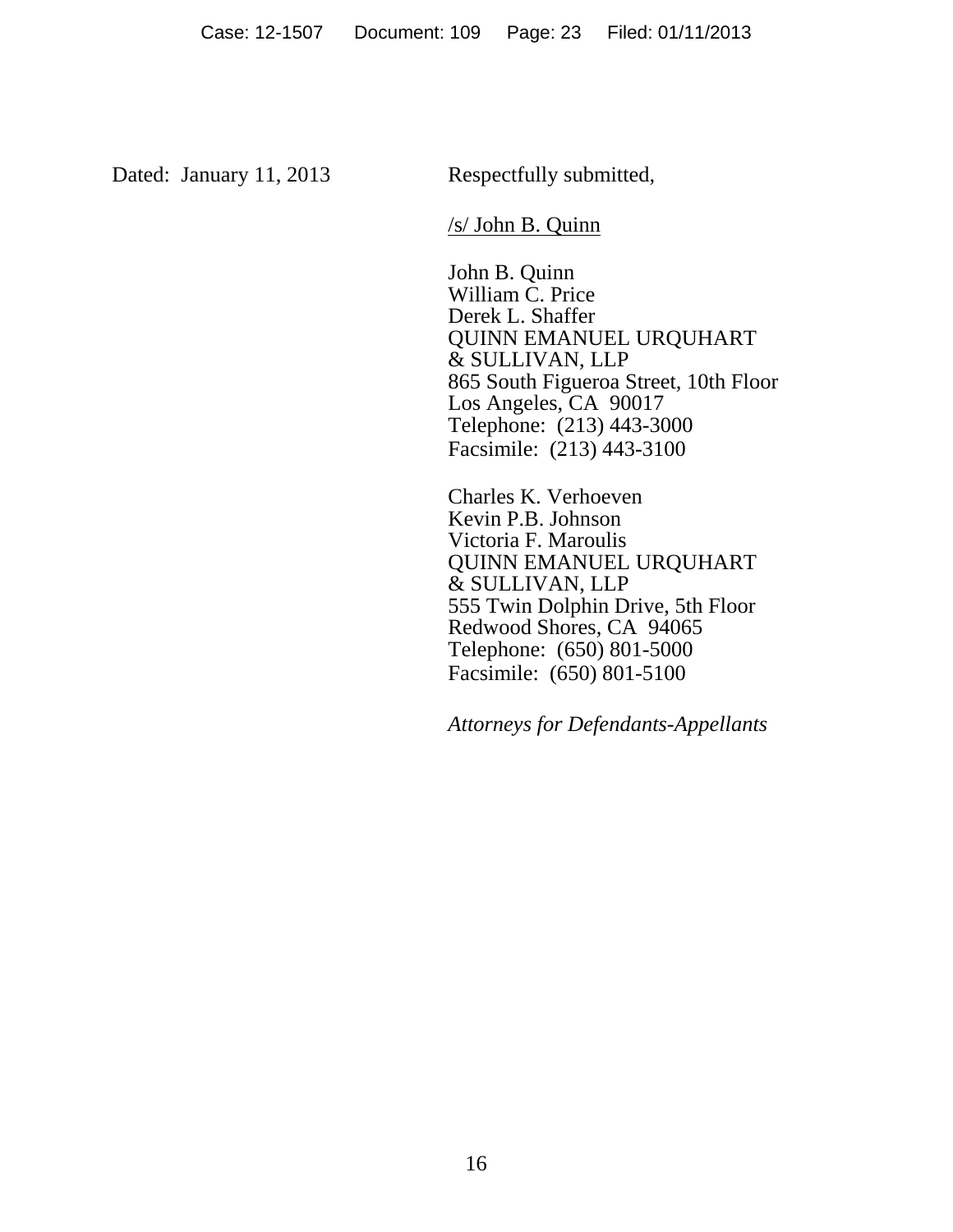# **CERTIFICATE OF SERVICE**

The undersigned hereby certifies that on January 11, 2013, the Response To Petition for Rehearing *En Banc* was electronically filed with the Clerk of the Court using CM/ECF and was served via electronic mail on the following counsel.

Counsel for Apple Inc. JOSH A. KREVITT jkrevitt@gibsondunn.com H. MARK LYON mlyon@gibsondunn.com GIBSON, DUNN & CRUTCHER LLP 1881 Page Mill Road Palo Alto, CA 94302-1211 (650) 849-5300

MARK A. PERRY mperry@gibsondunn.com GIBSON, DUNN & CRUTCHER LLP 1050 Connecticut Avenue, N.W. Washington, D.C. 20036 (202) 887-3667

MARK D. SELWYN mark.selwyn@wilmerhale.com WILMER CUTLER PICKERING HALE AND DORR LLP 950 Page Mill Road Palo Alto, CA 94304 (650) 858-6031

HAROLD J. MCELHINNY hmcelhinny@mofo.com MICHAEL A. JACOBS mjacobs@mofo.com RICHARD S.J. HUNG rhung@mofo.com MORRISON & FOERSTER LLP 425 Market Street San Francisco, CA 94105-2482 (415) 268-7000

Counsel for Amicus Curiae Google, Inc. CHRISTOPHER J. GLANCY cglancy@ny.whitecase.com WHITE & CASE LLP 1155 Avenue of the Americas New York City, NY 10036 (212) 819-8200

Counsel for Amicus Curiae Business Software Alliance Jeffrey A. Lamken jlamken@mololamken.com

Counsel for Amicus Curiae Sprint Spectrum, L.P. JONATHAN N. ZERGER jzerger@shb.com